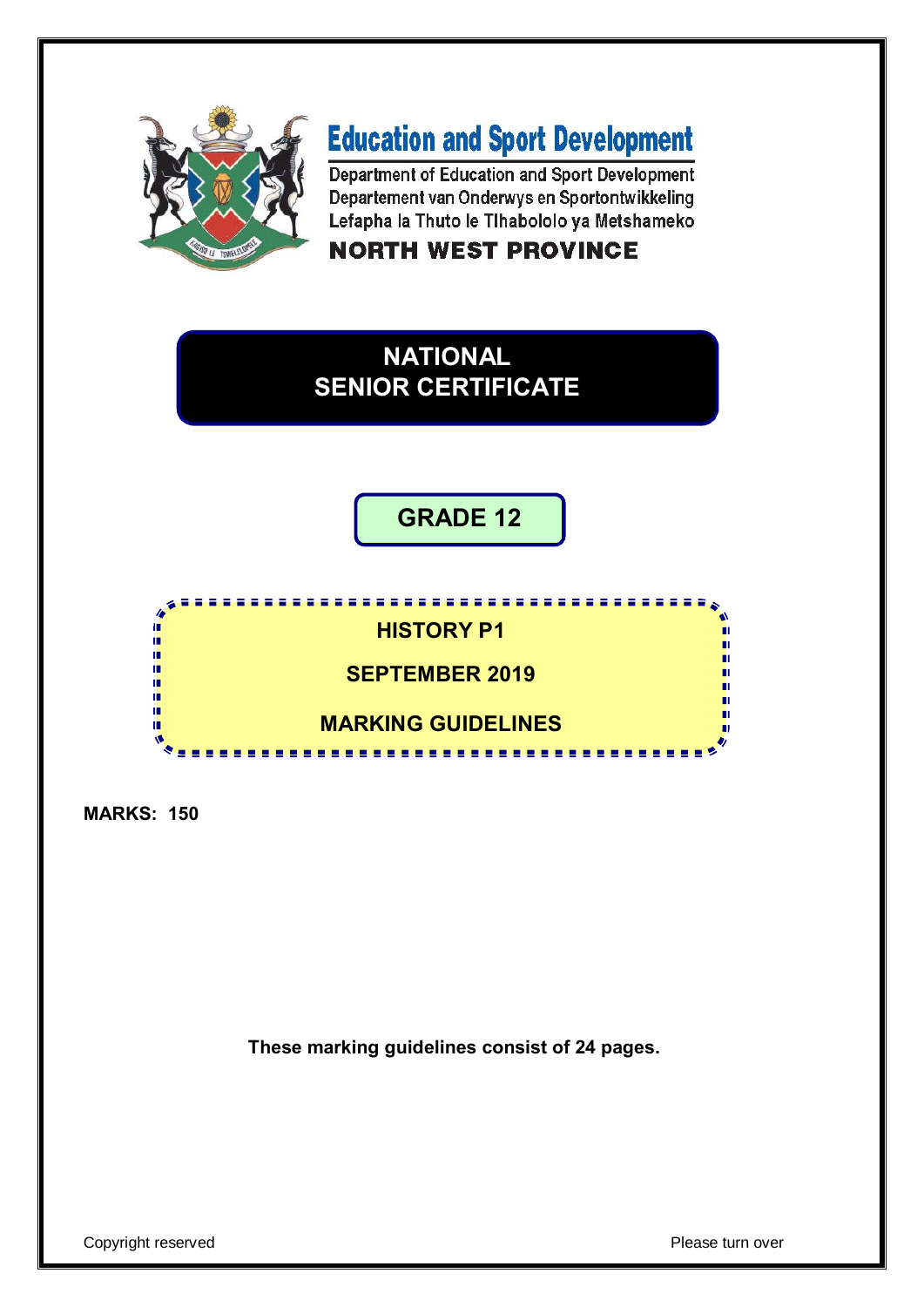#### **1. SOURCE-BASED QUESTIONS**

#### **1.1 The following cognitive levels were used to develop source-based questions:**

| Cognitive<br><b>Levels</b> | <b>Historical skills</b>                                                                                                                                                                                                                                                                          | <b>Weighting of</b><br>questions |
|----------------------------|---------------------------------------------------------------------------------------------------------------------------------------------------------------------------------------------------------------------------------------------------------------------------------------------------|----------------------------------|
| <b>LEVEL 1</b>             | <b>Extract evidence from sources</b><br>$\bullet$<br>Selection and organisation of relevant<br>$\bullet$<br>information from sources<br>Define historical concepts/terms<br>$\bullet$                                                                                                             | 30%<br>(15)                      |
| <b>LEVEL 2</b>             | Interpretation of evidence from sources<br>$\bullet$<br>Explain information gathered from sources<br>$\bullet$<br>Analyse evidence from sources<br>$\bullet$                                                                                                                                      | 40%<br>(20)                      |
| <b>LEVEL 3</b>             | Interpret and evaluate evidence from sources<br>$\bullet$<br>Engage with sources to determine its<br>$\bullet$<br>usefulness, reliability, bias and limitations<br>Compare and contrast interpretations and<br>$\bullet$<br>perspectives presented in sources and draw<br>independent conclusions | 30%<br>(15)                      |

#### **1.2 The information below indicates how source-based questions are assessed:**

- In the marking of source-based questions, credit needs to be given to any other valid and relevant viewpoints, arguments, evidence or examples.
- · In the allocation of marks, emphasis should be placed on how the requirements of the question have been addressed.
- · In the marking guideline, the requirements of the question (skills that need to be addressed) as well as the level of the question are indicated in italics.
- · When assessing open-ended source-based questions, learners should be credited for any other relevant answers.
- Learners are expected to take a stance when answering ‰ what extent+ questions in order for any marks to be awarded.

#### **1.3 Assessment procedures for source-based questions**

- Use a tick  $(\checkmark)$  for each correct answer
- Pay attention to the mark scheme e.g.  $(2 \times 2)$  which translates to two reasons and is given two marks each  $(\checkmark\checkmark\checkmark)(1 \times 2)$  which translates to one reason and is given two marks  $(\checkmark)$
- If a question carries 4 marks then indicate by placing 4 ticks  $(\sqrt{\sqrt{}})$

#### **Paragraph question**

Paragraphs are to be assessed globally (holistically). Both the content and structure of the paragraph must be taken into account when awarding a mark. The following steps must be used when assessing a response to a paragraph question:

- Read the paragraph and place a bullet (, ) at each point within the text where the candidate has used relevant evidence to address the question.
- · Re-read the paragraph to evaluate the extent to which the candidate has been able to use relevant evidence to write a paragraph.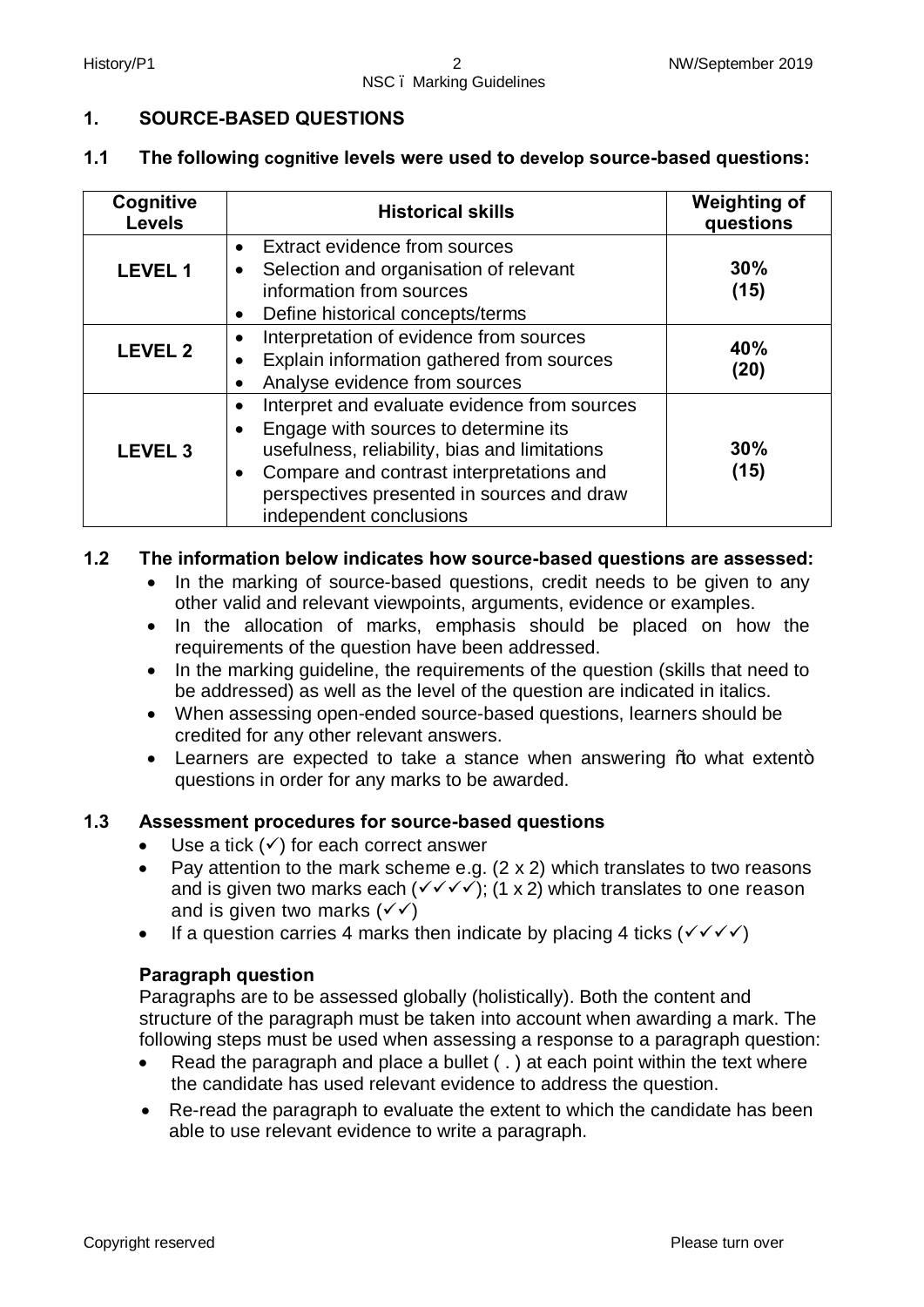· At the end of the paragraph indicate the ticks **(√)** that the candidate has been awarded for the paragraph; as well as the level (1, 2 or 3) as indicated in the holistic rubric and a brief comment e.g.



Used mostly relevant evidence to write a basic paragraph

- Count all the ticks for the source-based question and then write the mark on the righthand bottom margin, e.g.  $\sqrt{32}$  $\sim$  50
- · Ensure that the total mark is transferred accurately to the front/back cover of the answer script.

#### **2. ESSAY QUESTIONS**

#### **2.1 The essay questions require candidates to:**

Be able to structure their argument in a logical and coherent manner. They need to select, organise and connect the relevant information so that they are able to present a reasonable sequence of facts or an effective argument to answer the question posed. It is essential that an essay has an introduction, a coherent and balanced body of evidence and a conclusion.

#### **2.2 Marking of essay questions**

- Markers must be aware that the content of the answer will be guided by the textbooks in use at the particular centre.
- · Candidates may have any other relevant introductions and/or conclusions than those included in a specific essay marking guideline for a specific essay.

#### **2.3 Global assessment of the essay**

The essay will be assessed holistically (globally). This approach requires the teacher to assess the essay as a whole, rather than assessing the main points of the essay separately. This approach encourages the learner to write an original argument by using relevant evidence to support the line of argument. The learner will **not** be required to simply regurgitate content (facts) in order to achieve a level 7 (high mark). This approach discourages learners from preparing essays and reproducing them without taking the specific requirements of the question into account. Holistic marking of the essay credits learners' opinions that are supported by evidence. Holistic assessment, unlike content-based marking, does not penalise language inadequacies as the emphasis is on the following:

- · The learner's interpretation of the question
- · The appropriate selection of factual evidence (relevant content selection)
- The construction of argument
- The construction of an argument (planned, structured and has an independent line of argument).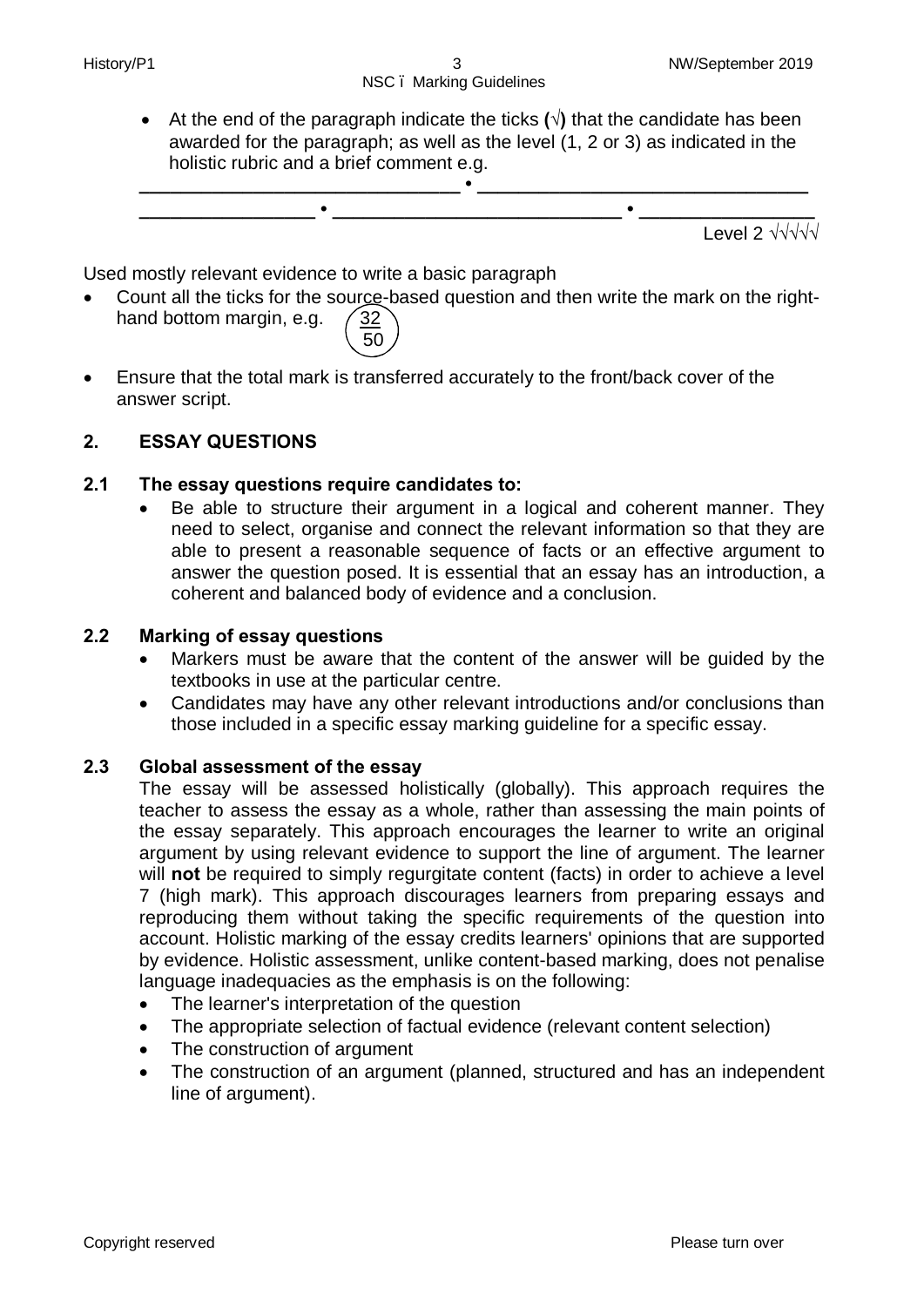#### **2.4 Assessment procedures of the essay**

- 2.4.1 Keep the synopsis in mind when assessing the essay.
- 2.4.2 During the reading of the essay, ticks need to be awarded for a relevant introduction (which is indicated by a bullet in the marking guideline), the main aspects/body of the essay that sustains /defends the line of argument (which is indicated by bullets in the marking guideline) and a relevant conclusion (which is indicated by a bullet in the marking guideline). For example in an essay where there are five (5) main points there could be about seven (7) ticks.
- 2.4.3 Keep the PEEL structure in mind in assessing an essay.

| P | <b>Point:</b> The candidate introduces the essay by taking a line of        |
|---|-----------------------------------------------------------------------------|
|   | argument/making a major point.                                              |
|   | Each paragraph should include a point that sustains the major               |
|   | point(line of argument) that was made in the introduction.                  |
|   | $E$ Explanation: The candidate should explain in more detail what the       |
|   | main point is about and how it relates to the question posed (line of       |
|   | argument).                                                                  |
|   | $E$   Example: Candidates should answer the question by selecting content   |
|   | that is relevant to the line of argument. Relevant examples should be       |
|   | given to sustain the line of argument.                                      |
|   | $L$   Link: Candidates should ensure that the line of argument is sustained |
|   | throughout and is written coherently.                                       |

- 2.4.4 The following symbols MUST be used when assessing an essay:
	- Introduction, main aspects and conclusion not properly contextualised

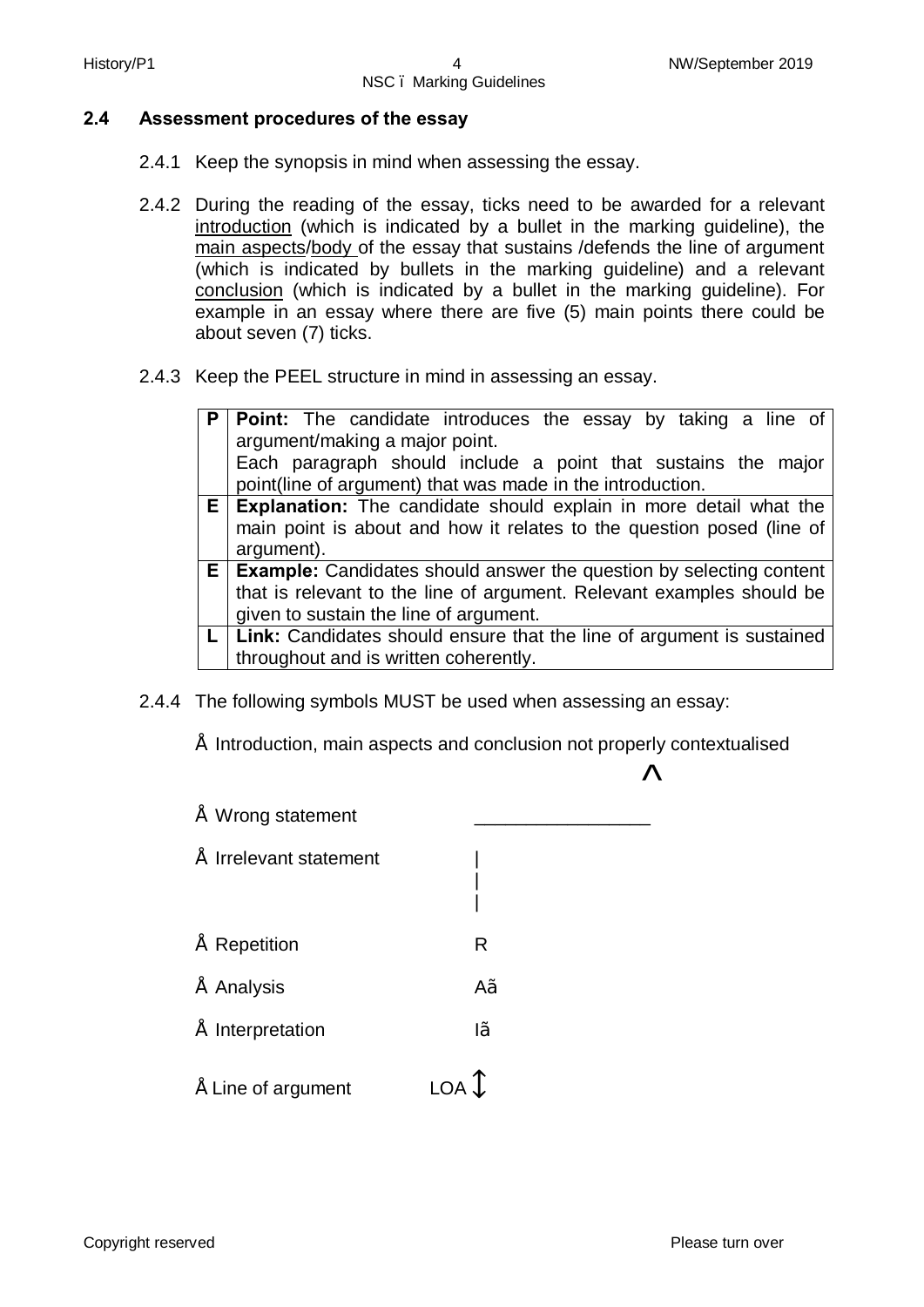#### **2.5 The matrix**

2.5.1 Using the matrix in the marking of essays

In the marking of essays, the criteria as provided in the matrix should be used. When assessing the essay note both the content and presentation. At the point of intersection of the content and presentation based on the seven competency levels, a mark should be awarded.

(a) The first reading of essay will be to determine to what extent the main aspects have been covered and to allocate the **content level** (on the matrix).

| LEVEL 4 |  |
|---------|--|
|         |  |

(b) The second reading of essays will relate to the level (on the matrix) of **presentation**.

| -<br>4 |  |
|--------|--|
| ◡      |  |

(c) Allocate an overall mark with the use of the matrix.

| LEVEL 4            |         |
|--------------------|---------|
| LEVEL <sub>3</sub> | 126. 27 |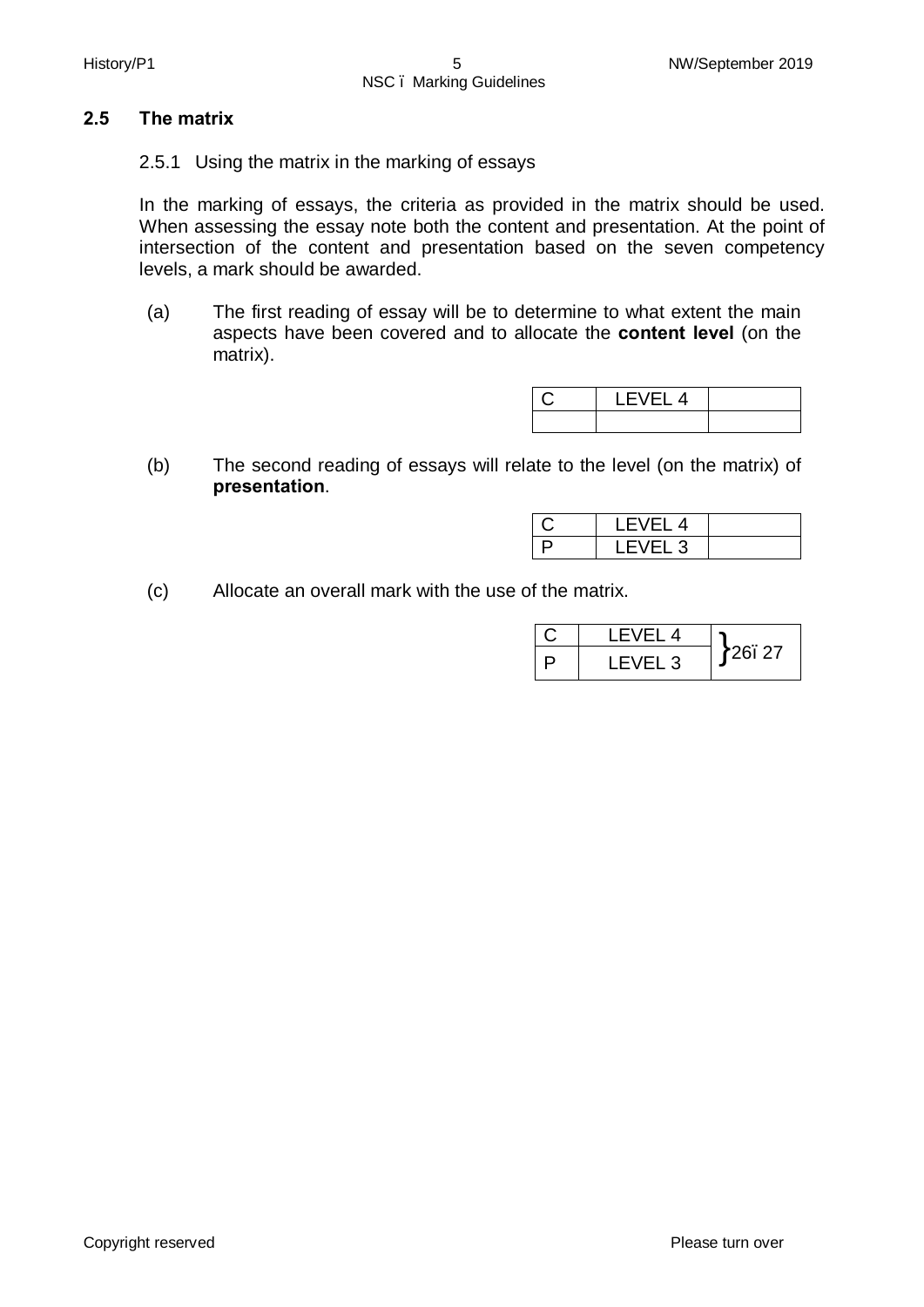#### **MARKING MATRIX FOR ESSAY: TOTAL: 50**

|                                                                                                                     | LEVEL 7                                                                                                                                                                                                                                                                                                                                                                | LEVEL 6                                                                                                                                                                                                                                                      | LEVEL 5                                                                                                                                                                 | <b>LEVEL 4</b>                                                                                                                                                       | LEVEL <sub>3</sub>                                                                                                                                                              | <b>LEVEL 2</b>                                                                                                                                                     | LEVEL 1*                                              |
|---------------------------------------------------------------------------------------------------------------------|------------------------------------------------------------------------------------------------------------------------------------------------------------------------------------------------------------------------------------------------------------------------------------------------------------------------------------------------------------------------|--------------------------------------------------------------------------------------------------------------------------------------------------------------------------------------------------------------------------------------------------------------|-------------------------------------------------------------------------------------------------------------------------------------------------------------------------|----------------------------------------------------------------------------------------------------------------------------------------------------------------------|---------------------------------------------------------------------------------------------------------------------------------------------------------------------------------|--------------------------------------------------------------------------------------------------------------------------------------------------------------------|-------------------------------------------------------|
| <b>PRESENTATION</b><br><b>CONTENT</b>                                                                               | Very well<br>planned and<br>structured essay.<br>Good synthesis<br>of information.<br>Developed an<br>original, well-<br>balanced and<br>independent line<br>of argument with<br>the use of<br>evidence,<br>sustained, and<br>defended the<br>argument<br>throughout.<br>Independent<br>conclusion is<br>drawn from<br>evidence to<br>support the line<br>of argument. | Very well<br>planned and<br>structured essay.<br>Developed a<br>relevant line of<br>argument.<br>Evidence used to<br>defend the<br>argument.<br>Attempts to draw<br>an independent<br>conclusion from<br>the evidence to<br>support the line<br>of argument. | Well planned and<br>structured essay.<br>Attempts to<br>develop a clear<br>argument.<br>Conclusion<br>drawn from the<br>evidence to<br>support the line<br>of argument. | Planned and<br>constructed an<br>argument.<br>Evidence used to<br>some extent to<br>support the line<br>of argument.<br>Conclusions<br>reached based<br>on evidence. | Shows some<br>evidence of a<br>planned and<br>constructed<br>argument.<br>Attempts to<br>sustain a line of<br>argument.<br>Conclusions not<br>clearly supported<br>by evidence. | Attempts to<br>structure an<br>answer.<br>Largely<br>descriptive or<br>some attempt at<br>developing a line<br>of argument. No<br>attempt to draw a<br>conclusion. | Little or no<br>attempt to<br>structure the<br>essay. |
| <b>LEVEL 7</b>                                                                                                      |                                                                                                                                                                                                                                                                                                                                                                        |                                                                                                                                                                                                                                                              |                                                                                                                                                                         |                                                                                                                                                                      |                                                                                                                                                                                 |                                                                                                                                                                    |                                                       |
| Question has been fully<br>answered. Content selection<br>fully relevant to line of<br>argument.                    | $47 - 50$                                                                                                                                                                                                                                                                                                                                                              | $43 - 46$                                                                                                                                                                                                                                                    |                                                                                                                                                                         |                                                                                                                                                                      |                                                                                                                                                                                 |                                                                                                                                                                    |                                                       |
| LEVEL 6                                                                                                             |                                                                                                                                                                                                                                                                                                                                                                        |                                                                                                                                                                                                                                                              |                                                                                                                                                                         |                                                                                                                                                                      |                                                                                                                                                                                 |                                                                                                                                                                    |                                                       |
| Question has been<br>answered.<br>Content selection relevant to<br>the line of argument.                            | $43 - 46$                                                                                                                                                                                                                                                                                                                                                              | $40 - 42$                                                                                                                                                                                                                                                    | $38 - 39$                                                                                                                                                               |                                                                                                                                                                      |                                                                                                                                                                                 |                                                                                                                                                                    |                                                       |
| LEVEL <sub>5</sub>                                                                                                  |                                                                                                                                                                                                                                                                                                                                                                        |                                                                                                                                                                                                                                                              |                                                                                                                                                                         |                                                                                                                                                                      |                                                                                                                                                                                 |                                                                                                                                                                    |                                                       |
| Question answered to a<br>great extent. Content<br>adequately covered and<br>relevant.                              | $38 - 39$                                                                                                                                                                                                                                                                                                                                                              | $36 - 37$                                                                                                                                                                                                                                                    | $34 - 35$                                                                                                                                                               | $30 - 33$                                                                                                                                                            | $28 - 29$                                                                                                                                                                       |                                                                                                                                                                    |                                                       |
| LEVEL 4                                                                                                             |                                                                                                                                                                                                                                                                                                                                                                        |                                                                                                                                                                                                                                                              |                                                                                                                                                                         |                                                                                                                                                                      |                                                                                                                                                                                 |                                                                                                                                                                    |                                                       |
| Question recognisable in<br>answer.<br>Some omissions or irrelevant<br>content selection.                           |                                                                                                                                                                                                                                                                                                                                                                        |                                                                                                                                                                                                                                                              | $30 - 33$                                                                                                                                                               | $28 - 29$                                                                                                                                                            | $26 - 27$                                                                                                                                                                       |                                                                                                                                                                    |                                                       |
| LEVEL <sub>3</sub><br>Content selection does relate                                                                 |                                                                                                                                                                                                                                                                                                                                                                        |                                                                                                                                                                                                                                                              |                                                                                                                                                                         |                                                                                                                                                                      |                                                                                                                                                                                 |                                                                                                                                                                    |                                                       |
| to the question, but does not<br>answer it, or does not always<br>relate to the question.<br>Omissions in coverage. |                                                                                                                                                                                                                                                                                                                                                                        |                                                                                                                                                                                                                                                              |                                                                                                                                                                         | $26 - 27$                                                                                                                                                            | $24 - 25$                                                                                                                                                                       | $20 - 23$                                                                                                                                                          |                                                       |
| LEVEL 2                                                                                                             |                                                                                                                                                                                                                                                                                                                                                                        |                                                                                                                                                                                                                                                              |                                                                                                                                                                         |                                                                                                                                                                      |                                                                                                                                                                                 |                                                                                                                                                                    |                                                       |
| Question inadequately<br>addressed. Sparse content.                                                                 |                                                                                                                                                                                                                                                                                                                                                                        |                                                                                                                                                                                                                                                              |                                                                                                                                                                         |                                                                                                                                                                      | $20 - 23$                                                                                                                                                                       | $18 - 19$                                                                                                                                                          | $14 - 17$                                             |
| LEVEL 1*                                                                                                            |                                                                                                                                                                                                                                                                                                                                                                        |                                                                                                                                                                                                                                                              |                                                                                                                                                                         |                                                                                                                                                                      |                                                                                                                                                                                 |                                                                                                                                                                    |                                                       |
| Question inadequately<br>addressed or not at all.<br>Inadequate or irrelevant<br>content.                           |                                                                                                                                                                                                                                                                                                                                                                        |                                                                                                                                                                                                                                                              |                                                                                                                                                                         |                                                                                                                                                                      |                                                                                                                                                                                 | $14 - 17$                                                                                                                                                          | $0 - 13$                                              |

#### **\* Guidelines for allocating a mark for Level 1:**

- Question not addressed at all/totally irrelevant content no attempt to structure the essay  $= 0$
- · Content selection includes basic and generally irrelevant information; no attempt to structure the essay = 1-6
- Question inadequately addressed and vague; little attempt to structure the essay  $=$ 1-13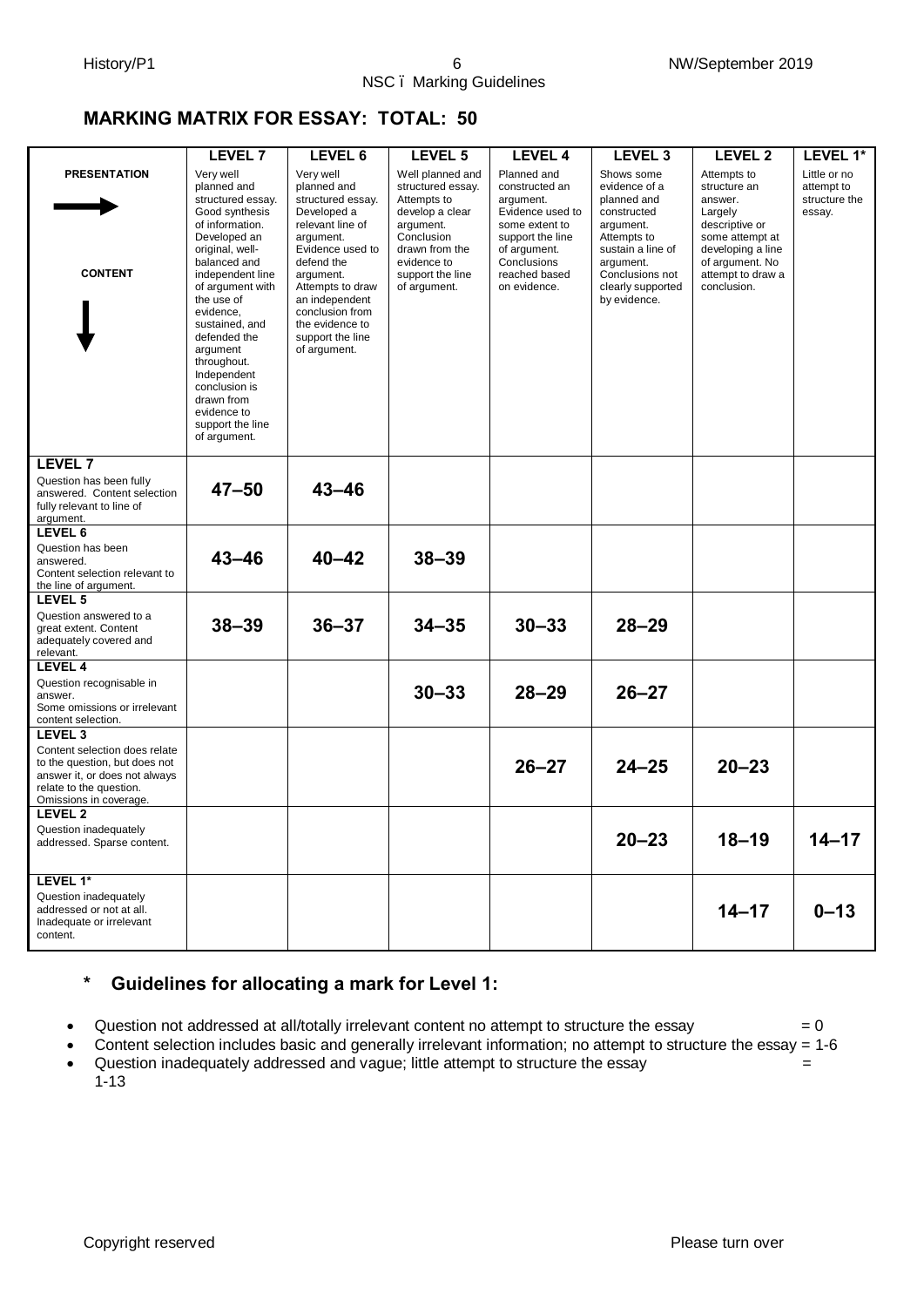#### **SECTION A: SOURCE- BASED QUESTIONS**

#### **QUESTION 1: HOW DID THE CUBAN MISSILE CRISIS CONTRIBUTE TO THE COLD WAR TENSIONS BETWEEN THE SOVIET UNION AND THE UNITED STATES OF AMERICA IN THE 1960s?**

1.1

- 1.1.1 *[Explanation of historical term from Source 1A – L1]*
	- · It was an unfriendly relationship between capitalist United States of America and communist Soviet Union, characterised by suspicion, nuclear arms race and competition for world dominance
	- Any other relevant response (1 x 2) (2)
- 1.1.2 [*Extraction of evidence from Sources 1A – L1]*
	- Guerrilla fighters led by Fidel Castro overthrew the islandos dictator in 1954 and established the communist government  $(1 \times 2)$  (2)
- 1.1.3 *[Extraction of evidence from Source1A – L1]*
	- · The United States organised an economic boycott of Cuba by non-communist countries
	- · Cut off sugar purchases from that country (Cuba)
	- The USA attempted to overthrow Castro<sub>f</sub> communist government (Bay of Pigs  $invasion)$  (any 2 x 1) (2)
- 1.1.4 *Interpretation of information from Source 1A – L2]*
	- · The failure of the Bay of Pigs invasion made Castro the hero of the communist world
	- Raised the hopes of communist revolutionaries throughout Latin America
	- · Improved the relationship between the Soviet Union and Cuba thus spreading the Soviet<sub>®</sub> influence in the Western Hemisphere
	- · After the Bay of Pigs invasion, the Soviet Union sent missiles to Cuba in defense of Cuba against American invasion
	- · USA was concerned about the existence of a communist state in its backyard
	- Any other relevant response (any 2 x 2) (4)

1.2

- 1.2.1 *[Extraction of evidence from Source 1B – L1]*
	- · Turkey
	- Italy  $(2 \times 1)$   $(2)$
- 1.2.2 *[Interpretation of evidence in Source 1B – L1]*
	- · The Soviet Union reacted to the Jupiter missiles through rhetorical denouncement (verbal insults) against America
	- · Whilst the USA reacted to deployment of Soviet missiles in Cuba with the blockade of Cuba and threats of military attack
	- Any other relevant response (any 2 x 1) (2)
- 1.2.3 *[Interpretation of evidence in Source 1B –L2]*  **Justified:**
	- · Khrushchev was justified because he was protecting a fellow communist ally against the USA after the Bay of Pigs invasion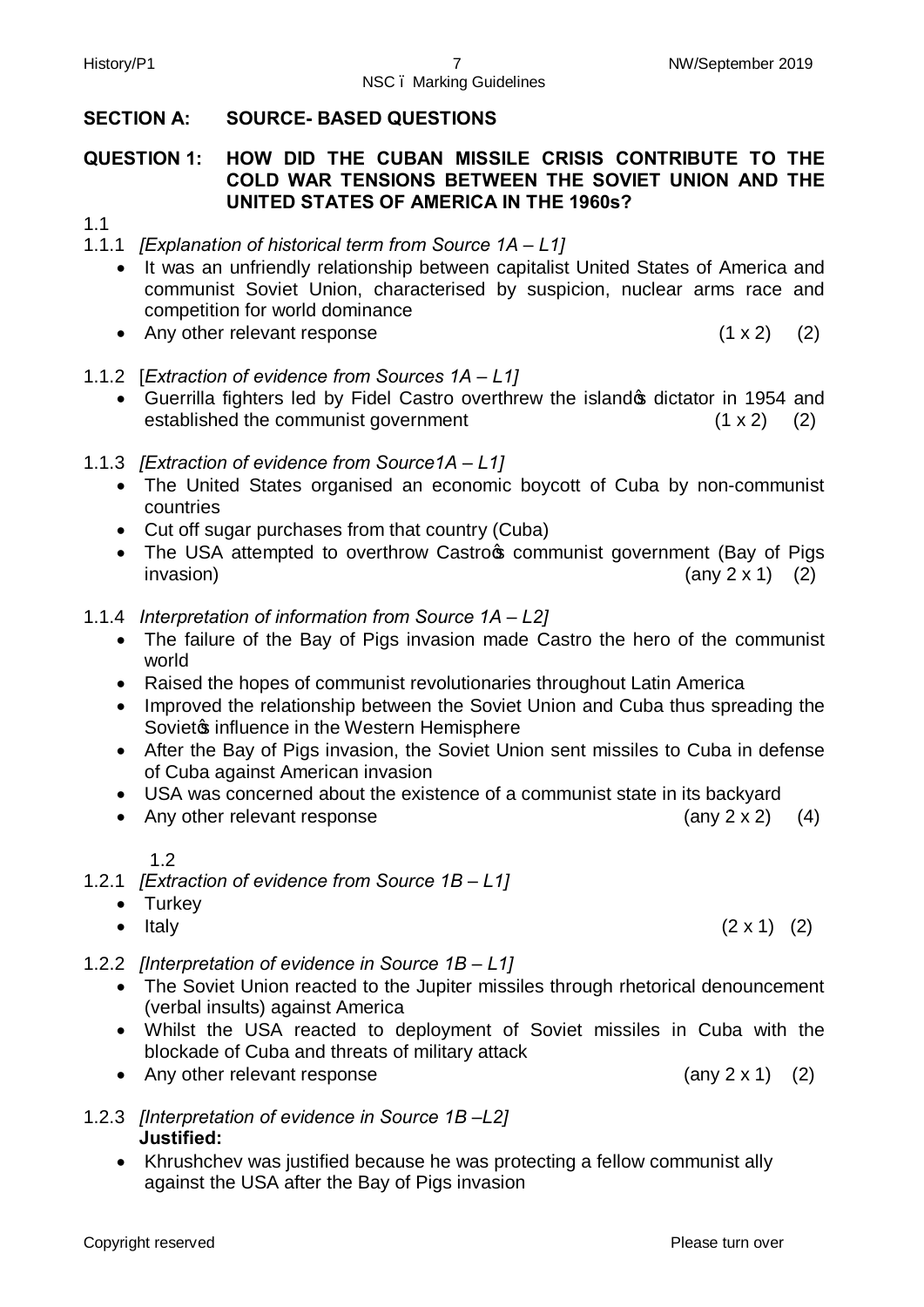- · The Soviet Union was exercising its sovereign right and freedom to associate with any country (Cuba)
- Khrushchev was retaliating to America wa Jupiter missiles in Turkey and Italy, facing and threatening the Soviet Union
- · He was doing nothing more than giving the Americans a little of their own medicine
- · Any other relevant response

#### **Not justified:**

- The USSR was provoking the US by spreading communism in Western Hemisphere
- The USSR was challenging the USA dominance of the Americas
- The USSR  $\pm$  action almost led to a nuclear war
- Any other relevant response (any 2 x 2) (4)

1.2.4 *[Interpretation of evidence in Source 1B –L2]* 

#### **Condone/Support**

- · Khrushchev was reacting to America's deployment of Jupiter missiles in Turkey and Italy which threatened the USSR/ Giving Americans a little of their own medicine
- · Khrushchev send miissiles to Cuba after Cuba asked for help
- · Khrushchev was helping a Communist ally
- He was trying to protect Cuba against the USA aggression
- · He was expressing the USSR's freedom of association and trade with Cuba
- Any other relevant response

#### **Condemn/not support**

- · He was challenging the USA in her sphere of influence
- · He was interfering in USA "backyard" in the Caribbean island (Latin America)
- · He threatened world peace with a prospect of nuclear war
- Any other relevant response (2 x 2) (4)

1.3 *[Comparison and interpretation of evidence from Sources 1A and 1B - L3]* 

- · Both sources refer to the Bay of Pigs invasion as the major factor that led to Khrushchevos deploying of missiles in Cuba
- · Both sources mention the American missiles in Europe threatening the USSR as a motivating factor to Khrushchevos deployment of missiles to Cuba
- · Both sources mention that the USA reacted to Khrushchev deployment of missiles to Cuba with threats of military retaliation and blockade
- Any other relevant response (any 2 x 2) (4)
- 1.4.1 *[Extraction of evidence from Source 1C – L1]*
	- Their own (USA<sub>C</sub>s) security
	- The entire Western Hemisphere (2 x 1) (2)

#### 1.4.2 *[Explanation of historical term in Source 1C – L1]*

- · Stopping/turning back all Soviet ships bound to Cuba if found to contain cargoes of offensive weapons
- · To halt this offensive (invasive) build up
- Any other relevant response (any 1 x 2) (2)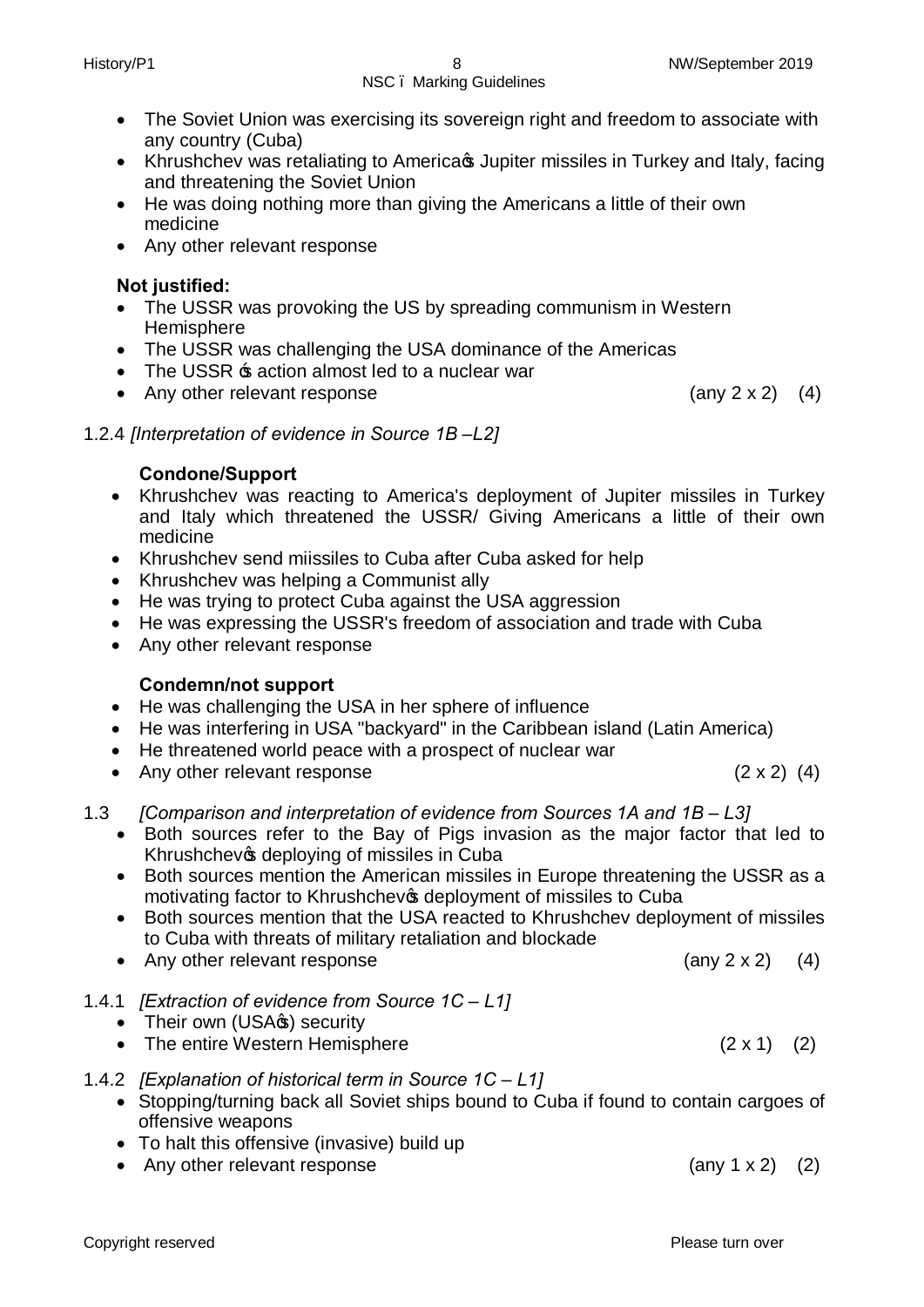## 1.4.3 *[Interpretation of evidence in Sources 1C – L2]*

- · To inform American citizen about the deployment of Soviet missiles in Cuba
- · To ensure US citizens that Kennedy and his administration were in control
- · To inform the American citizens of the steps he intends to take against the Soviet Union (blockade of Soviet ships carrying offensive military equipment to Cuba)
- · To win the support of the US government in the Cold War
- · To threaten the Soviet Union to withdraw its missiles from Cuba
- Any other relevant response (any 2 x 2) (4)

#### 1.5

- 1.5.1 *[Interpretation of evidence in Source 1D – L2]*
	- Khrushchevos offer of scrapping (dismantling) the Soviet nuclear bases in Cuba as a solution to the Cuban Missile Crisis
	- Kennedy praising Khrushchevos decision to dismantle missiles as good and bringing peace to the world
	- Any other relevant response (any 1 x 2) (2)
- 1.5.2 *[Evaluation of the usefulness of evidence in Source 1D L3]* **The source is useful because:**
	- · The source provides information about the resolution about the Cuban Missile **Crisis**
	- It mentions Khrushchev offer to dismantle nuclear bases in Cuba
	- It mentions Kennedy praising Khrushchev<sup>s</sup> decision to dismantle the nuclear bases in Cuba as a good % tatesmanlike decision+, to encourage peace
	- · It mentions that the USA will renounce and stop the attack on Cuba
	- It also mentions the USA offer to renounce the Cuban blockade
	- · Any other relevant response(any 2 x 2) (4)

1.6 *[Interpretation, analysis and synthesis of evidence from relevant sources – L3]* Candidates could include the following aspects in their response:

- The overthrow of the Batista regime (Source 1A)
- Castrog revolutionary programme . Nationalisation of the major industries owned by Americans (Source 1A)
- America & reaction to Castro  $\boldsymbol{\mathfrak{s}}$  implementation of socialist policies (Source 1A)
- USSR $\sigma$  offering aid to Cuba e.g. buying Cuban sugar (Source1A)
- · Soviet-Cuba trade agreement (Source1A)
- · Kennedy and the Bay of Pigs invasion fiasco (Source 1B)
- · USA perception of Castro as promoting communist revolutions in Latin America (Source 1 B)
- Cuba  $\pm$  appeal to USSR for protection (Own knowledge)
- Khrushchevos secret transportation and installation of nuclear missiles in Cuba (Source 1B)
- Kennedy trejection of transport of military equipment and CIA official squadvice to order air strikes on Soviet missile sites in Cuba (Source 1B)
- Khrushchevos counteracting American nuclear bases in Turkey and Italy (Own knowledge)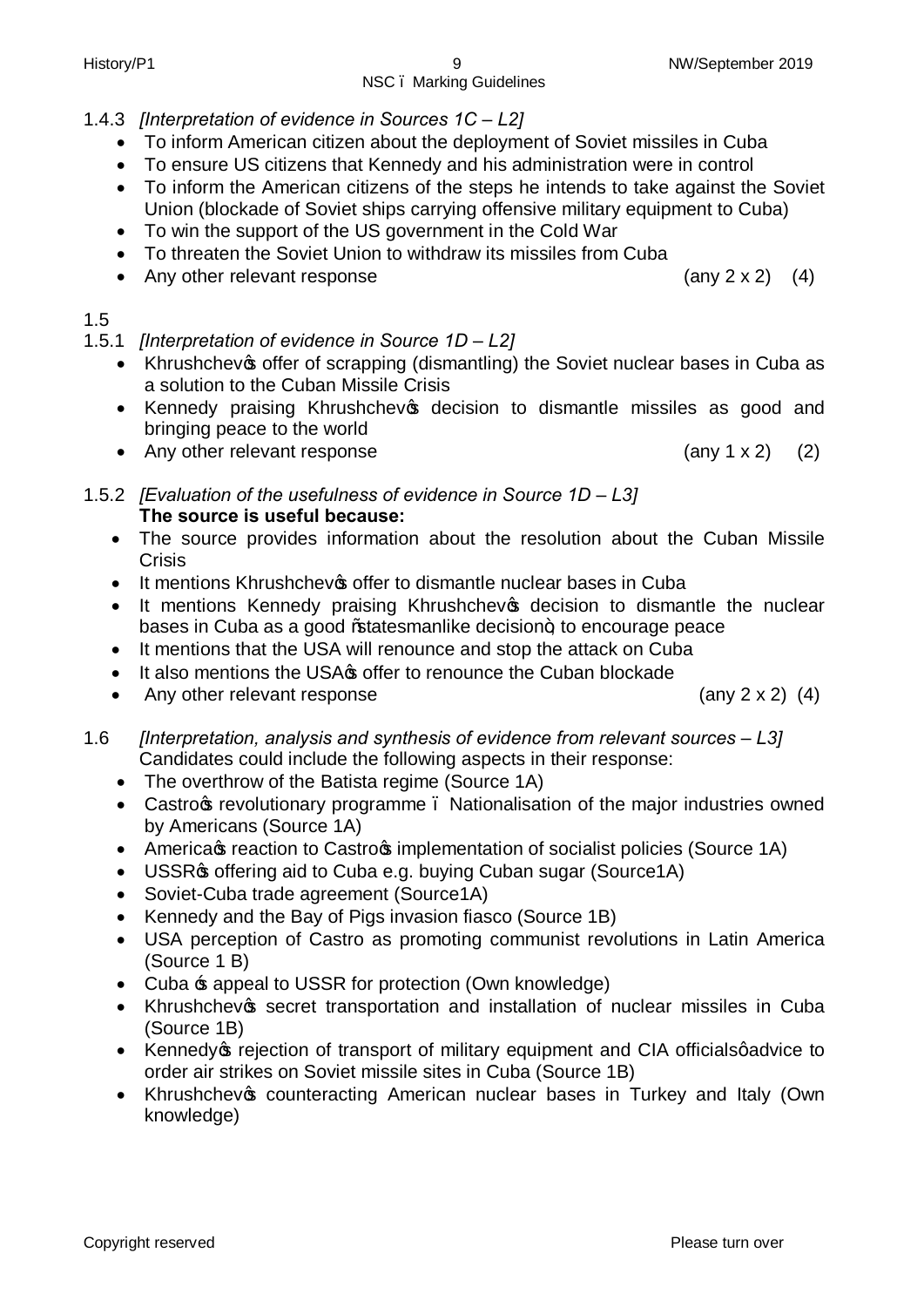- Khrushchev og determination to spread Soviet influence in the Western Hemisphere/Caribbean (Own knowledge)
- · The discovery of Soviet nuclear arms bases in Cuba by American spy planes (Source 1B)
- · Correspondence between Khrushchev and Kennedy regarding the nuclear arms race (Source 1D)
- The USA $\sigma$  imposition of a quarantine/blockade on all military shipment to Cuba (Own knowledge)
- · Agreement between Khrushchev and Kennedy over the resolution of the Cuban Missile Crisis (Source 1D)
- · USSR agreed to dismantle the nuclear bases in Cuba on condition that the USA wond invade Cuba and removes nuclear bases in Turkey and Italy (Source 1D)
- · Any other relevant responses

se the following rubric to allocate a mark:

| <b>LEVEL 1</b> | Uses evidence in an elementary manner e.g.<br>$\bullet$<br>shows no or little understanding of how the<br><b>Cuban Missile Crisis contributed to Cold War</b><br>tensions between the Soviet Union and the<br>United States of America in the 1960s.<br>Uses evidence partially or cannot write a<br>$\bullet$<br>paragraph.                                        | <b>MARKS</b><br>$0 - 2$ |
|----------------|---------------------------------------------------------------------------------------------------------------------------------------------------------------------------------------------------------------------------------------------------------------------------------------------------------------------------------------------------------------------|-------------------------|
| <b>LEVEL 2</b> | Evidence is mostly relevant and relates to a great<br>$\bullet$<br>extent to the topic e.g. shows some<br>understanding of how the Cuban Missile Crisis<br>contributed to Cold War tensions between the<br>Soviet Union and the United States of America<br>in the 1960s.<br>Uses evidence in a basic manner to write a<br>$\bullet$<br>paragraph.                  | <b>MARKS</b><br>$3 - 5$ |
| <b>LEVEL 3</b> | Uses relevant evidence e.g. demonstrates a<br>$\bullet$<br>thorough understanding of how the Cuban<br><b>Missile Crisis contributed to Cold War tensions</b><br>between the Soviet Union and the United States<br>of America in the 1960s.<br>Uses evidence very effectively in an organised<br>$\bullet$<br>paragraph that shows an understanding of the<br>topic. | <b>MARKS</b><br>$6 - 8$ |

(8)

**[50]**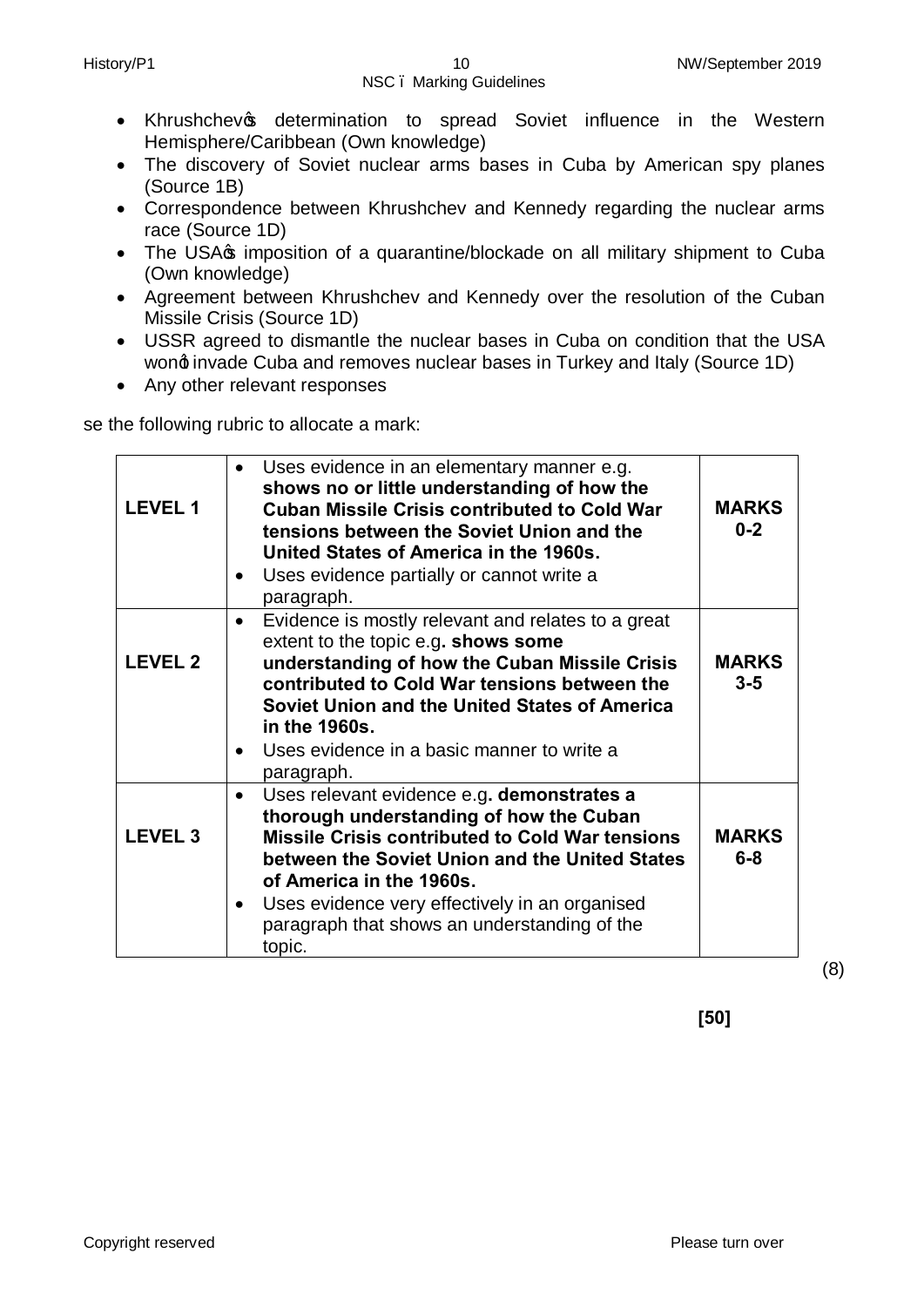#### **QUESTION 2: WHY DID FOREIGN NATIONS BECOME INVOLVED IN THE ANGOLAN CIVIL WAR AFTER 1975?**

2.1

- 2.1.1 *[Extraction of evidence from Source 2A – L1]*
	- · The relationship between Cuba and the MPLA go way back to the mid-1960s
	- · Various accounts testify to growing cooperation as the Cuban instructors trained and infiltrated large numbers of MPLA combatants into northern Angola to carry out the armed struggle during the second half of the 1960s
	- · Cuba sent high ranking officers to the MPLA leadership to establish the nature of assistance they needed.  $(2 \times 1)$  (2)
- 2.1.2 *[Extraction of evidence from Source 2A – L1]*
	- · MPLA
	- · UNITA
	- $F NLA$  (3 x 1) (3)
- 2.1.3 *[Interpretation of evidence in Source 2A – L2]*
	- · It stipulated the terms of the transitional government that the three movements were going to form on 31 January 1975.
	- · It ended Portuguese colonial rule in Angola
	- It brought independence to Angola
	- · It was the beginning of the Cold War tensions (battle) between the USSR and the USA in Angola
	- It led to South Africas involvement in Angola
	- Any other relevant response (any2 x 2) (4)
- 2.1.4 *[Interpretation of information from Source 2A – L2]*  **Justified**
	- South Africass intervention aimed at stopping the MPLA from becoming the first government of liberated Angola ...
	- · Pretoria wanted to shore up apartheid at home and in Namibia.
	- · It feared that an MPLA government in Angola would provide SWAPO guerrillas, who were fighting for the liberation of Namibia from South Africa s illegal occupation, with military bases
	- SA tried to stop the spread of communism in southern Africa since SA was a capitalist country
	- · Any other relevant response

#### **Not Justified**

- · It interfered in the domestic affairs of an independent country
- · It violated the territorial integrity of Angola
- · It created political instability in Angola
- It disrespected the sovereignty of Angola
- Any other relevant response (any 2 x 2) (4)
- 2.1.5 *[Extraction of evidence from Source 2A – L1]*
	- · American Secretary of State, Henry Kissinger, saw Angola as a morale booster for the USA, which had just suffered a humiliating defeat in Vietnam.

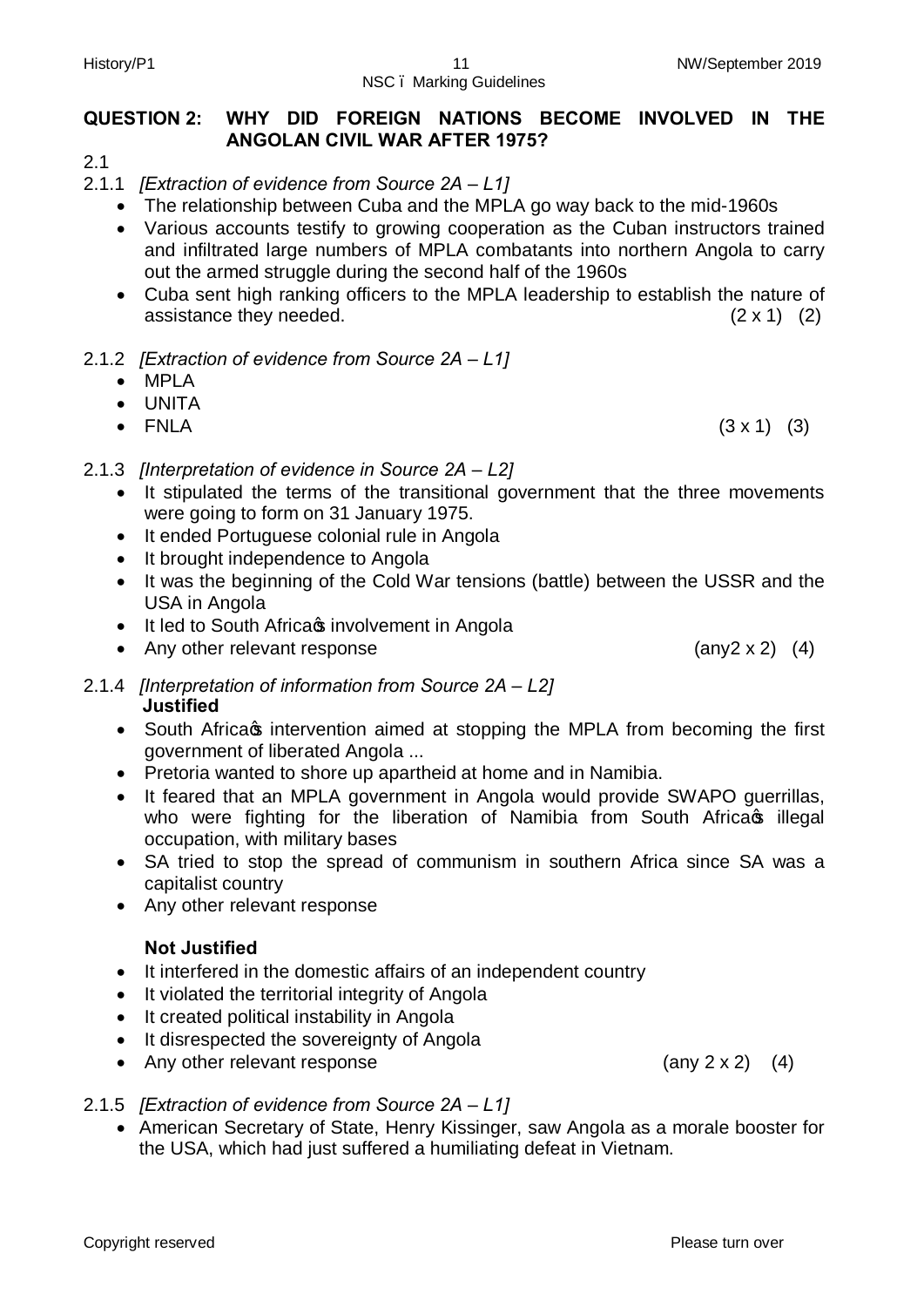# NSC – Marking Guidelines

- · Kissinger had hoped to demonstrate that the US was at least able to drive the communist out of southern Africa.
- · The Americans backed the FNLA and UNITA
- · The Americans encouraged South Africa to invade Angola from the south
- The USA had eyed the Angolan resources such as oil and diamonds
- Any other relevant response (any 2 x 1) (2)

#### 2.2

- 2.2.1 *[Extraction of evidence from Source 2B – L1]*
	-
- 2.2.2 *[Explanation of information in Source 2B – L1]*
	- · This was the Cold War and every inch of the globe had to be contested with the Soviet Union
	- · They wanted to deny Angola to the Russians not just because of its oil. Angola has good harbours on the Atlantic seaboard opposite America and the prospect of a Russian naval base there worried Washington
	- · The main motive and tactic of the Americans was simply to bleed the Soviet Union by making its Angolan venture too expensive  $\qquad \qquad$  (any 2 x 2) (4)
- 2.2.3 *[Explanation of a historical term in Source 2D L1]* 
	- It was a war fought by the FNLA and UNITA against the MPLA after Angola<sup>t</sup>s independence from Portugal
	- Any other relevant response  $(1 \times 2)$   $(2)$
- 2.2.4 *[Interpretation of evidence from Source 2B – L2]*
	- · To woo (attract) powerful allies, both sides cheerfully sang the hymns of the Soviet Union or the USA. The superpowers were fooled into believing they had real disciples (followers).
	- · A Marxist regime armed by the Soviet Union and protected by Cuban troops is kept going by revenues from oil extracted by American companies whose operations are attacked by American-backed socialist rebels.
	- Any other relevant response (1 x 2) (2)
- 2.3 [*Comparison of evidence from Source 2A and 2B – L3]*
	- Both sources refer to Cubas involvement in Angola, through the MPLA
	- Both sources refer to South Africa involvement, against the communist/Marxist MPLA
	- · Both refer to USA and USSR involvement in Angola as an extension of the Cold War between them
	- Both sources refer to Cuba openly supporting the MPLA government
	- · Both sources mention that the USA was covertly and indirectly involved against the MPLA
	- Any other relevant response (any 2 x 2) (4)

• South Africa  $(1 \times 2)$  (2)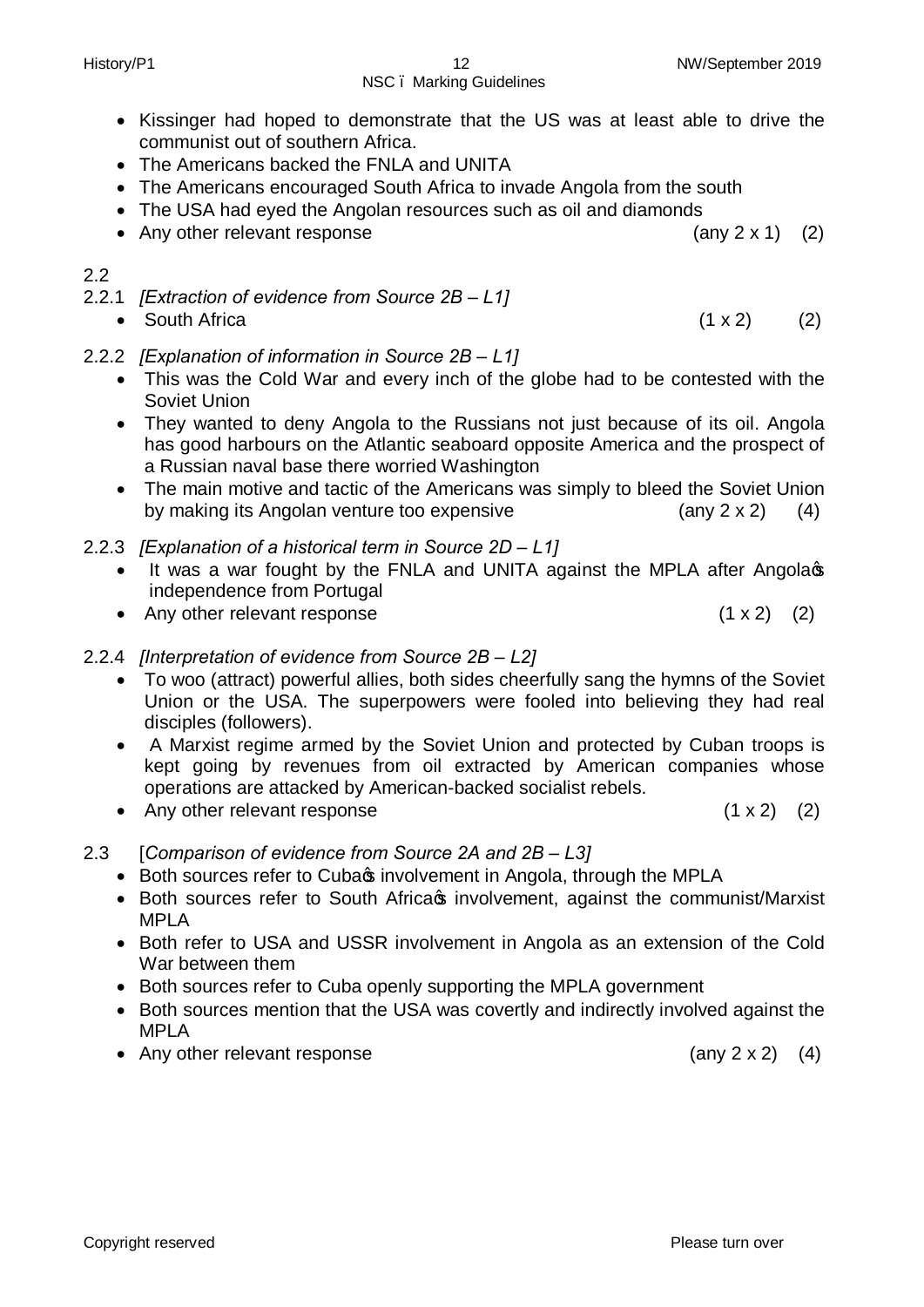|                               | NSC. Marking Guidelines                                                                                                                                                                                                             |                      |     |
|-------------------------------|-------------------------------------------------------------------------------------------------------------------------------------------------------------------------------------------------------------------------------------|----------------------|-----|
| 2.4<br>2.4.1<br>$\bullet$     | [Explanation of evidence from Source 2C - L1]<br>Agostino Neto                                                                                                                                                                      | $(1 \times 1)$ $(1)$ |     |
| $\bullet$                     | 2.4.2 [Explanation of the evidence in Source $2C - L2$ ]<br>To promote good relations between Cuba and Angola<br>Any other relevant response                                                                                        | $(1 \times 2)$       | (2) |
| (a)<br>$\bullet$              | 2.4.3 [Interpretation of evidence of evidence in Source 2C. L2]<br>To fight opposition<br>Any other relevant response                                                                                                               | $(1 \times 2)$ (2)   |     |
| (b)<br>$\bullet$<br>$\bullet$ | To improve Angolac economy<br>Any other relevant response                                                                                                                                                                           | $(1 \times 2)$ (2)   |     |
| 2.5<br>$\bullet$<br>$\bullet$ | 2.5.1 [Interpretation of evidence from Source 2D. L2]<br>The Cuban (Castros) involvement in Angola is instigated by the Soviet Union (the<br>winding equipment)<br>Cuba (Castro) supplied Soviet weapons to Angola (man hold a gun) |                      |     |

History/P1 13 NW/September 2019

• Any other relevant response (2 x 2) (4)

#### 2.5.2 [*Ascertaining the usefulness of Source 2D –* L3]

### **Candidates MUST take a stance and state USEFUL or NOT USEFUL and support it.**

## **USEFUL:**

- · The source indicates that Cuba and the USSR were involved in Angola
- The source indicates that Cuba (Castro) supplied weapons in Angola
- The source implies that Cubas involvement in Angola was instigated (controlled) by the USSR
- · Any other relevant response

# **NOT USEFUL:**

- · It gives a one-sided perspective/viewpoint
- · It provides only the American view and therefore could be biased
- · It does not show the America involvement in the Angolan civil war
- It could have been used as propaganda to depict the USSR as  $\tilde{o}$
- Any other relevant response (any 2 x 2) (4)

2.6 *[Interpretation, analysis and synthesis of evidence from relevant sources – L3]* 

Candidates could include the following in their response

- · Ideological differences between MPLA, FNLA and UNITA
- · Portugal pushed Angola into ill-prepared and unstable independence
- · USSR and Cuba backed the communist MPLA
- · USA backed the capitalist FNLA

Copyright reserved **Please turn over the Copyright reserved** Please turn over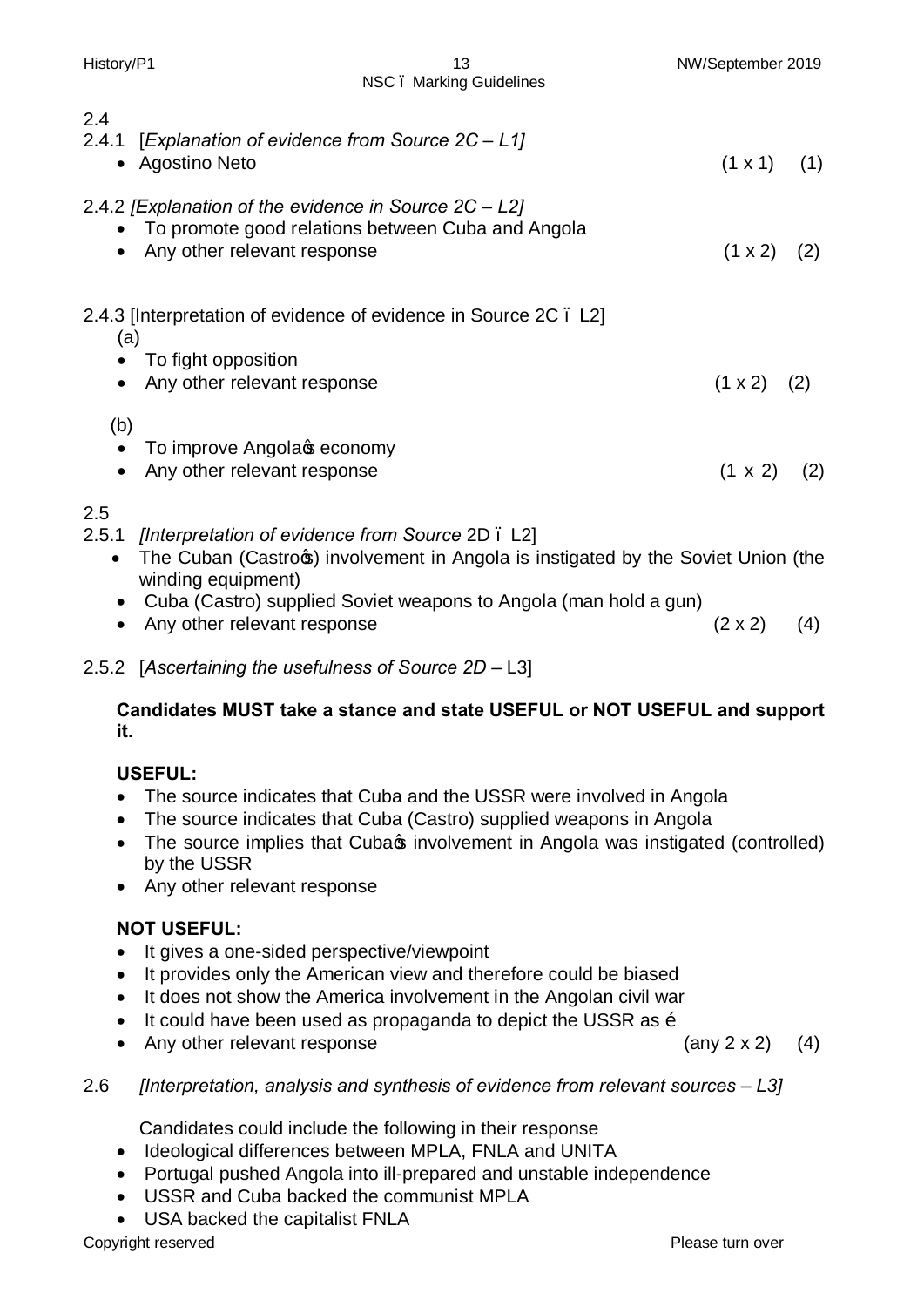- South Africa supported UNITA
- · USA did not accept and recognise the communist MPLA government in Angola/ integration of Angola $\infty$  Government of National Unity (Source 2A)
- Angola<sub>C</sub> natural wealth and strategic location attracted foreign countries
- · Determination of the USA to stop the spread of communism in Africa
- · USA encouraged SA to support UNITA
- · Cuban intervention
- American support of South Africa intervention
- · MPLA sought assistance from the USSR and Cuba
- SWAPO $\circ$  war against South Africa  $\circ$  occupation of Namibia
- · American intervention (from covert to overt)
- The USA  $\pm$  support of Savimbi (Own knowledge)
- Savimbigs bush war and human rights quidations of Angolans
- End of the Cold War and change in US policy towards Savimbi (Own knowledge)
- · Any other relevant response

Use the following rubric to allocate a mark:

| <b>LEVEL 1</b> | Uses evidence in an elementary manner e.g.<br>shows no or little understanding of why foreign<br>nations got involved in the Angolan civil war<br>after 1975.<br>Uses evidence partially or cannot write a paragraph<br>$\bullet$                                           | <b>MARKS</b><br>$0 - 2$ |
|----------------|-----------------------------------------------------------------------------------------------------------------------------------------------------------------------------------------------------------------------------------------------------------------------------|-------------------------|
| <b>LEVEL 2</b> | Evidence is mostly relevant and relates to a great<br>$\bullet$<br>extent to the topic e.g. shows some<br>understanding of why foreign nations got<br>involved in the Angolan civil war after 1975.<br>Uses evidence in a basic manner to write a<br>$\bullet$<br>paragraph | <b>MARKS</b><br>$3 - 5$ |
| <b>LEVEL 3</b> | • Uses relevant evidence e.g. demonstrates a<br>thorough understanding of why foreign nations<br>got involved in the Angolan civil war after<br>1975.<br>• Uses evidence very effectively in an organised<br>paragraph that shows an understanding of the<br>topic.         | <b>MARKS</b><br>$6 - 8$ |

 (8)  **[50]**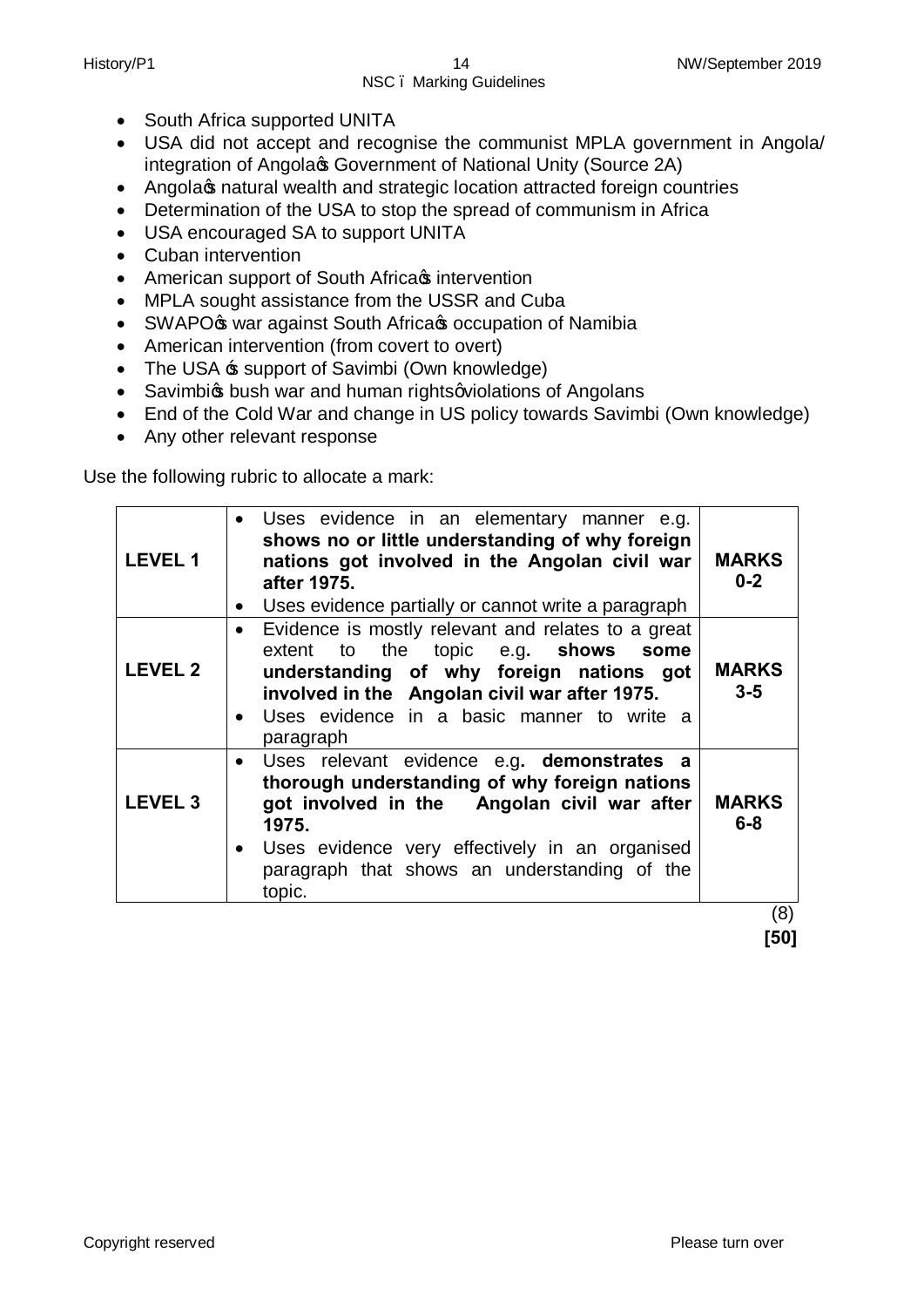NSC – Marking Guidelines

## **QUESTION 3: HOW DID THE BLACK POWER MOVEMENT CONTRIBUTE TO THE UPLIFTMENT OF AFRICAN AMERICANS THROUGH COMMUNITY PROGRAMMES DURING THE 1960s AND 1970s?**

#### 3.1

- 3.1.1 *[Extraction of evidence from Source 3A – L1]*
	- Civil Rights Act (1 x 1) (1)
- 3.1.2 *[Extraction of evidence from Source 3A – L1]*
	- $\pm$ n reality, prejudice (pre-conceived opinion) still existedg
	- **African Americas still experienced racial discriminationg**
	- $\cdot$   $\pm$  ower wages than whitesg
	- **Higher crime rates in their inner city neighborhoodsg**
	- $\overline{f}$  The Civil Rights Movement  $\overline{0}$  unable to give blacks the same opportunities as whites socially, economically and politically  $(2)$  (any 2 x 1) (2)
- 3.1.3 *[Explanation of historical concept in Source 3A – L2]*
	- · A philosophy that promoted social equality through the creation of political and cultural institutions among African Americans.
	- · A philosophy that grew out of the Civil Rights Movement in the USA in the 1960s and it also promoted black pride.
	- · It was a call for African Americans to unite in solidarity and become self-reliant in order to achieve genuine integration
	- Any other relevant response.  $(1 \times 2)$  (2)
- 3.1.4 *[Interpretation of information from Source 3A – L2]*
	- Racial dignity
	- Self-reliance  $(2 \times 1)$   $(2)$
- 3.1.5 *[Interpretation of evidence from Source 3A – L2]*
	- · There is no need for blacks to ask for permission from white people for whatever they need.
	- · Blacks would take their freedom even if it meant by force or violence
	- · Blacks were prepared to die for their freedom.
	- · Blacks deserved to be self-reliant and have freedom from white authority both in economics and politics.
	- Any other relevant response. (any 2 x 2) (4)

#### 3.2

- 3.2.1 *[Extraction of evidence from Source 3B – L1]*
	- · To control the politics and politicians in his own community.
	- To carry on a political programme of re-education to open people wes.
	- · To make black people become more politically conscious and politically mature.
	- To own, operate and control the economy of their community. (any  $2 \times 1$ ) (2)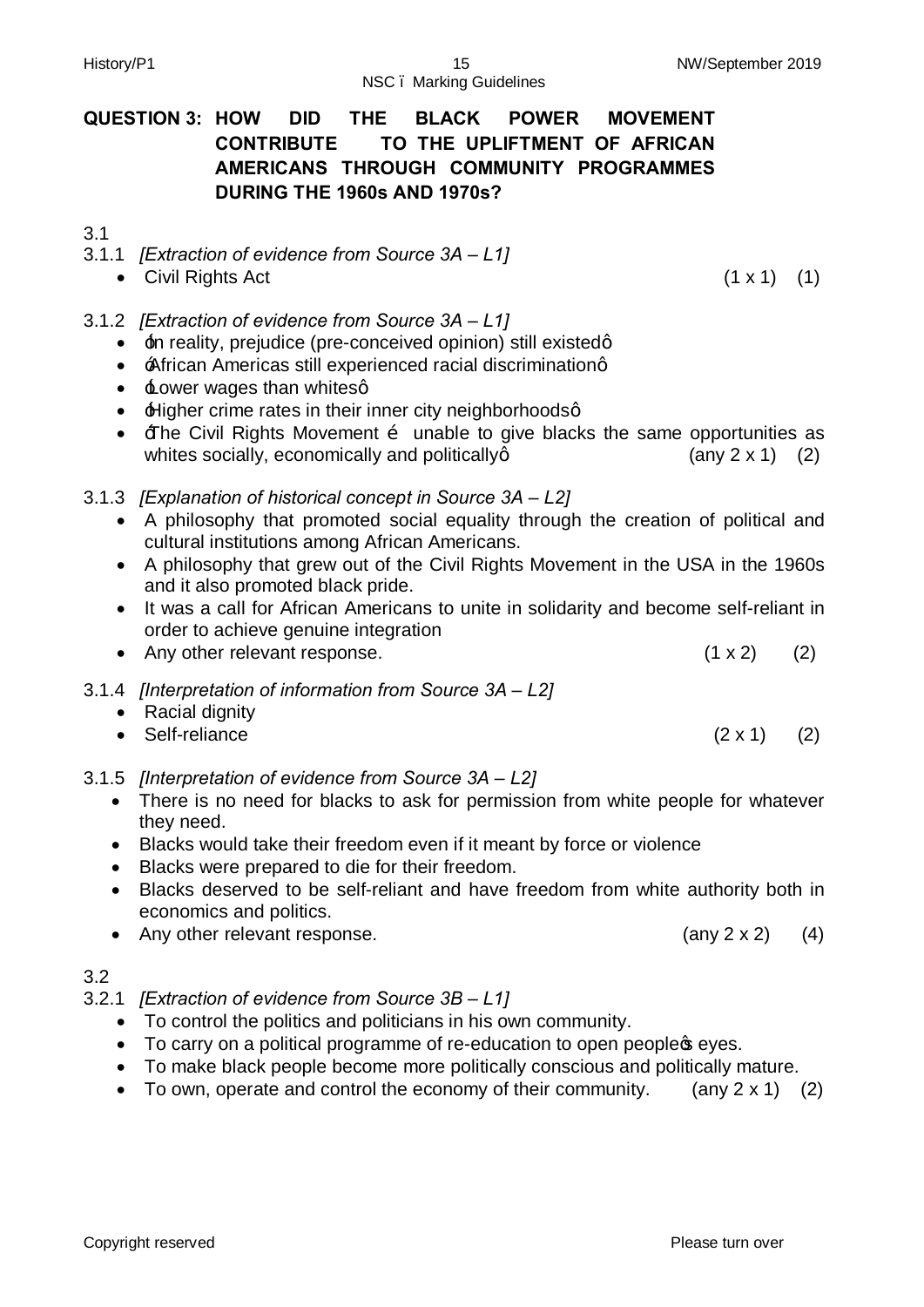- 3.2.2 *[Interpretation of evidence in Source 3B – L2]*
	- · The United States government made African Americans depend on the white people.
	- · The conditions were not improving.
	- · The United States preached democracy to the whole world, but failed to apply it in its own country.
	- · The federal government failed to enforce the constitution of the United States of America.
	- · The rights of African Americans were not protected in the court of law.
	- · There was no economic freedom and also no political life that was granted.
	- Any other relevant response. (any 2 x 2) (4)

#### 3.2.3 [*Extraction of evidence from Source 3B – L1]*

- · To start doing some standing up for themselves
- · To start some fighting to back that up
- To join any kind of organisation: civic, religious, fraternal, political or others thatos based on encouraging the black man and making him master of his own  $\mathsf{community}$  (any 2 x 1) (2)
- 3.2.4 *[Evaluation of the usefulness of evidence from Source 3D L3]*

#### **The source is useful because:**

- It gives information about the Black Panther Party of self-help community programmes
- It mentions the founding members of the Black Panther party . Bobby Seale and Huey Newton
- · It shows the popularity of the free breakfast program
- · It highlights that women were the majority members of the BPP
- Any other relevant response (any 2 x 2) (4)

#### 3.3

- 3.3.1 [Interpretation *of evidence from Source 3C – L2]*
	- To provide evidence of the Black Panther Party is self-help programmes
	- · To show that the Black Panther Party was a caring organization
	- · To show the Black Panther Party was not depending on outsiders to address the challenges of Black people in the USA
	- · To promote self-reliance among black people
	- Any other relevant response. (any 2 x 2) (4)

#### 3.3.2 *[Interpretation of evidence from Source 3C – L2]*

- · It demonstrated the self-reliance principle of the Black Power movement
- · It depicts the Black Panthers wearing Afro hair style showing Black pride
- Any other relevant response. (any 1 x 2) (2)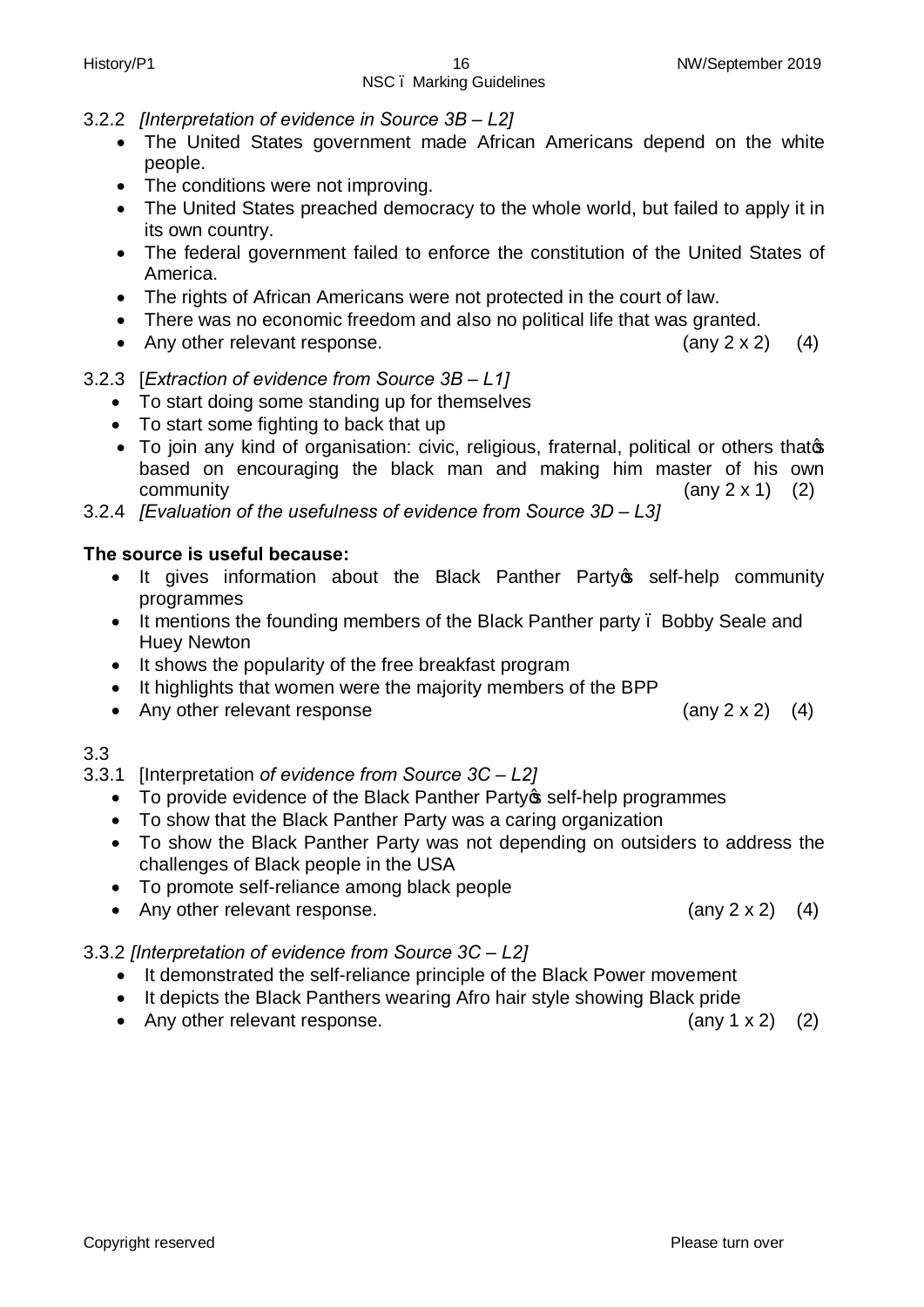Copyright reserved **Please turn over the Copyright reserved** Please turn over

#### 3.4

- 3.4.1 *[Extraction of evidence from Source 3D – L1]*
	- Free breakfast was served in 19 cities
	- · It was sponsored by the national headquarters of the Black Panther Party

NSC – Marking Guidelines

- · It was sponsored and 23 local affiliates
- Free breakfast to more than 20 000 children (any 3 x 1) (3)
- 3.4.2 *[Interpretation of evidence in Source 3D – L2]*
	- · Women were the backbone of the Black Panther self-help programmes e.g. clinics
	- · Majority of Black Panther party members were women (about 60%)
	- Any other relevant response. (any 1 x 2) (2)
- 3.4.3 *[Interpretation of evidence from Source 3D – L2]*
	- · It shows the popularity of the PFMC and widespread poverty in Black community
	- · Provided free health services to the community
	- They offered services of testing high blood pressure and other diseases
	- · It allowed many women members of the BPP to be active in the PFMC
	- · Many women in the PFMC became credited health care professionals after serving in the PFMC
	- Any other relevant response (2 x 2) (4)

#### 3.5 *[Comparison of evidence from Source 3B and 3D – L3]*

- In source 3B, Malcolm X encourages Black people to form their own organisations and Source 3D mentions the Black Panther party as that organization
- · In Source 3B Malcolm X urges African-Americans to be active in their communities and source 3D mentions black people addressing poverty in their community
- · Both sources mention the self-help program among African Americans
- Any other relevant response. (any 2 x 2) (4)

#### 3.6 *[Interpretation, analysis and synthesis of evidence from relevant sources – L3]*

Candidates could include the following in their response:

- · Leaders like Malcolm X and Carmichael were disillusioned with the gains of the Civil Rights Movement (Source 3A)
- · Stokely Carmichael developed the Black Power Movement as alternative for the Civil Rights Movement (Source 3A)
- · Carmichael propagated black solidarity and self-defence (Source 3A)
- · Carmichael propagated violence to achieve self-reliance (Source 3A)
- Malcolm X felt that the USA failed the blacks (Source 3B)
- Malcolm X propagated self-help programmes (Source 3B)
- Malcolm X propagated violence to achieve black nationalism (Source 3B)
- Malcolm X urged blacks to be prepared to die for their freedom . ballot or bullet (Source 3B)
- · Initiated self-help community programmes addressing challenges of the Black communities (Source 3C)
- · Seale and Newton set up the free breakfast (Source 3D)
- community clinics (Source 3D)
- · Any other relevant response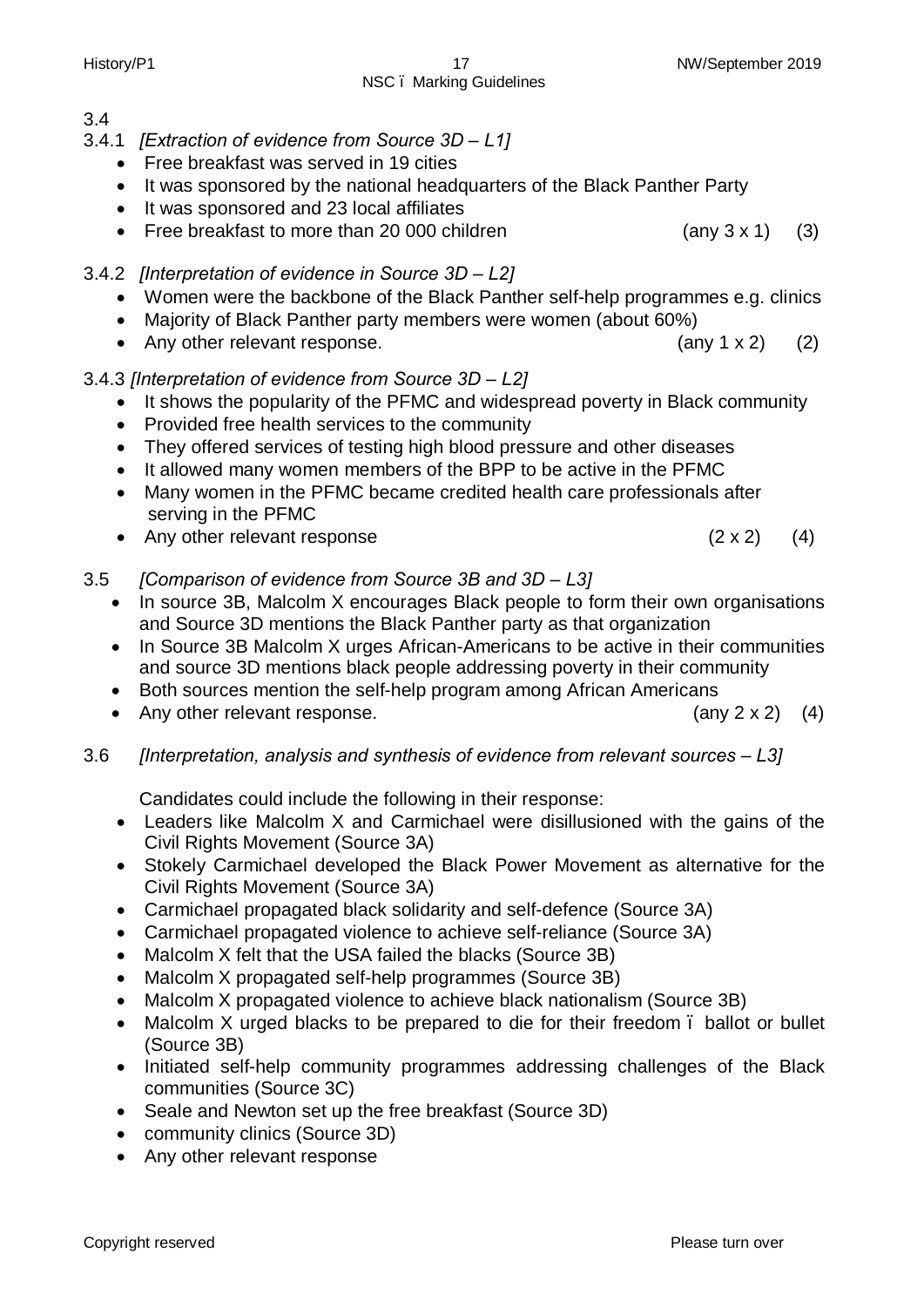Use the following rubric to allocate a mark:

| <b>LEVEL 1</b> | • Uses evidence in an elementary manner e.g. shows no or<br>little understanding of how African American leaders<br>contributed to the Black Power Movement in the United<br>States of America in the 1960s.<br>Uses evidence partially or cannot write a paragraph.<br>$\bullet$                                | <b>MARKS</b><br>$0 - 2$ |
|----------------|------------------------------------------------------------------------------------------------------------------------------------------------------------------------------------------------------------------------------------------------------------------------------------------------------------------|-------------------------|
| <b>LEVEL 2</b> | • Evidence is mostly relevant and relates to a great extent to<br>the topic e.g. shows some understanding of how African<br>American leaders contributed to the Black Power<br>Movement in the United States of America in the 1960s.<br>Uses evidence in a very basic manner to write a paragraph.<br>$\bullet$ | <b>MARKS</b><br>$3 - 5$ |
| <b>LEVEL 3</b> | · Uses relevant evidence e.g. demonstrates a thorough<br>understanding of how African American leaders<br>contributed to the Black Power Movement in the United<br>States of America in the 1960s.<br>• Uses evidence very effectively in an organised paragraph<br>that shows an understanding of the topic.    | <b>MARKS</b><br>$6 - 8$ |

(8) **[50]**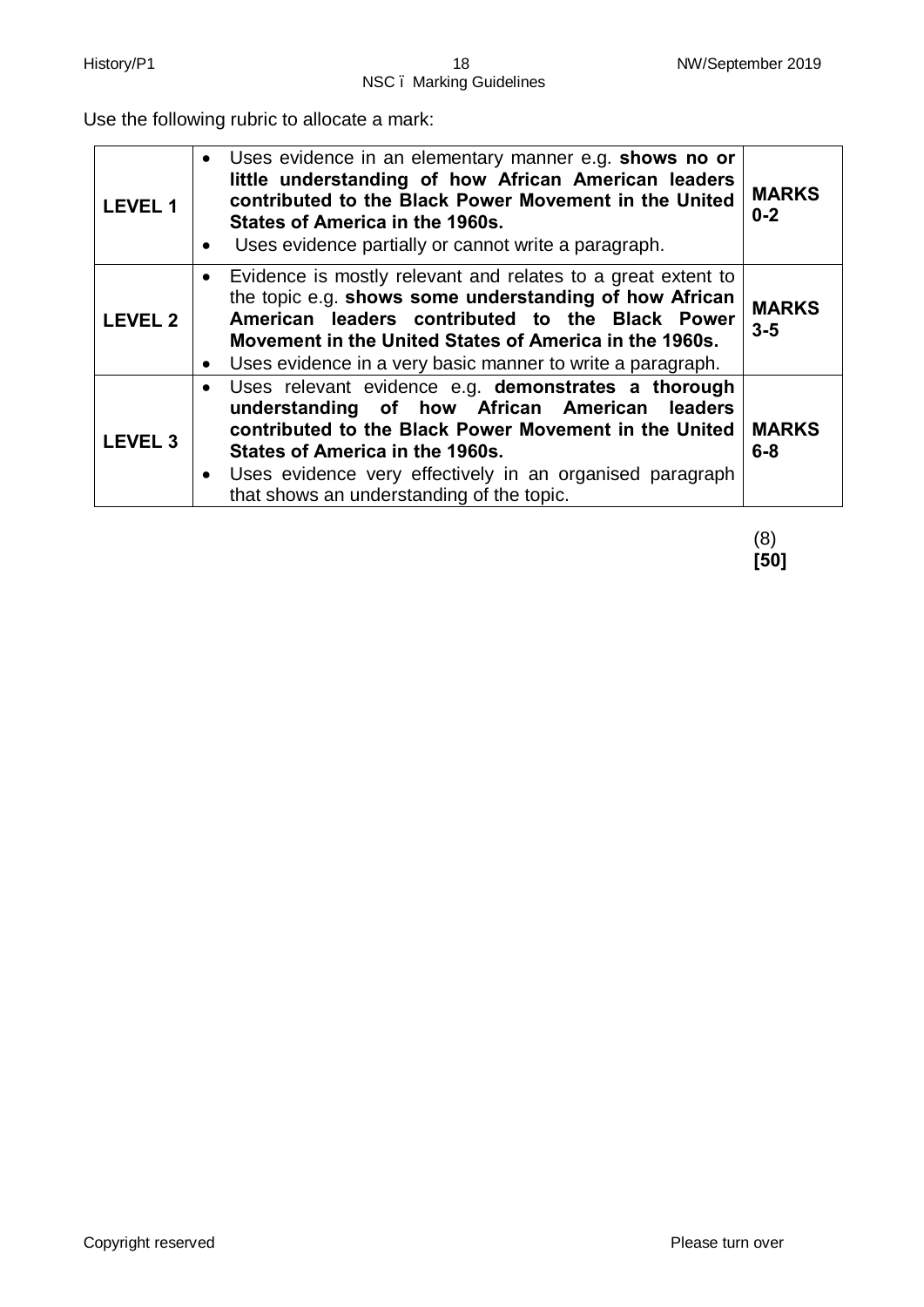#### **SECTION B: ESSAY QUESTIONS**

#### **QUESTION 4: CASE STUDY– CHINA**

*[Plan and construct an original argument based on relevant evidence using analytical and interpretative skills*]

#### **SYNOPSIS**

Candidates should explain whether Mao Zedong to policies of the Great Leap Forward and the Cultural Revolution failed to take the People & Republic of China forward.

#### MAIN ASPECTS

Candidates should include the following aspects in their response:

Introduction: Candidates should state whether they agree or disagree with the statement that Mao Zedong<sup>®</sup> policies of the Great Leap Forward and the Cultural Revolution failed to take the People<sup>®</sup> Republic of China forward. Candidates should take a line of argument and indicate how they would support it.

#### ELABORATION

#### **In agreeing with the statement, candidates could include the following in their answer:**

- Mao Zedong as the Chairman of the People & Republic of China (brief background)
- One party state (Chinese Communist Party) (brief background)
- · Success of the first 5-year plan laid the foundation for the Great Leap Forward (brief background)
- Mundred Flowers campaign+ and the criticism of Mao and the CCP by intellectuals and professionals (brief background)
- Mao<sub>s</sub> attitude towards Khrushchev<sub>s</sub> revisionist policies after the death of Stalin (brief background)
- Mao<sub></sub> reaction to criticism (arrests, labour camps, executions, party purges) (brief background)

#### **The Great Leap forward:**

- · Aims of the Great Leap Forward modernisation of agriculture to feed the growing urban population and rapid modernisation of China industry within a generation (15 years)
- · Forceful collectivisation of agriculture and the creation of communes
- · Employment of peasants in the massive infrastructural development e.g. dams
- · Life in the peasant communes
- · Aimed to turn China into an industrial giant
- · Employment of peasants to the industries
- · Countryside/backyard industries
- · Ambitious and unrealistic targets set for peasants working in agriculture and industries
- · Results /consequences of the Great Leap Forward
- · Shortage of skills among the peasants
- · Backyard industries
- · Poor quality of industrial goods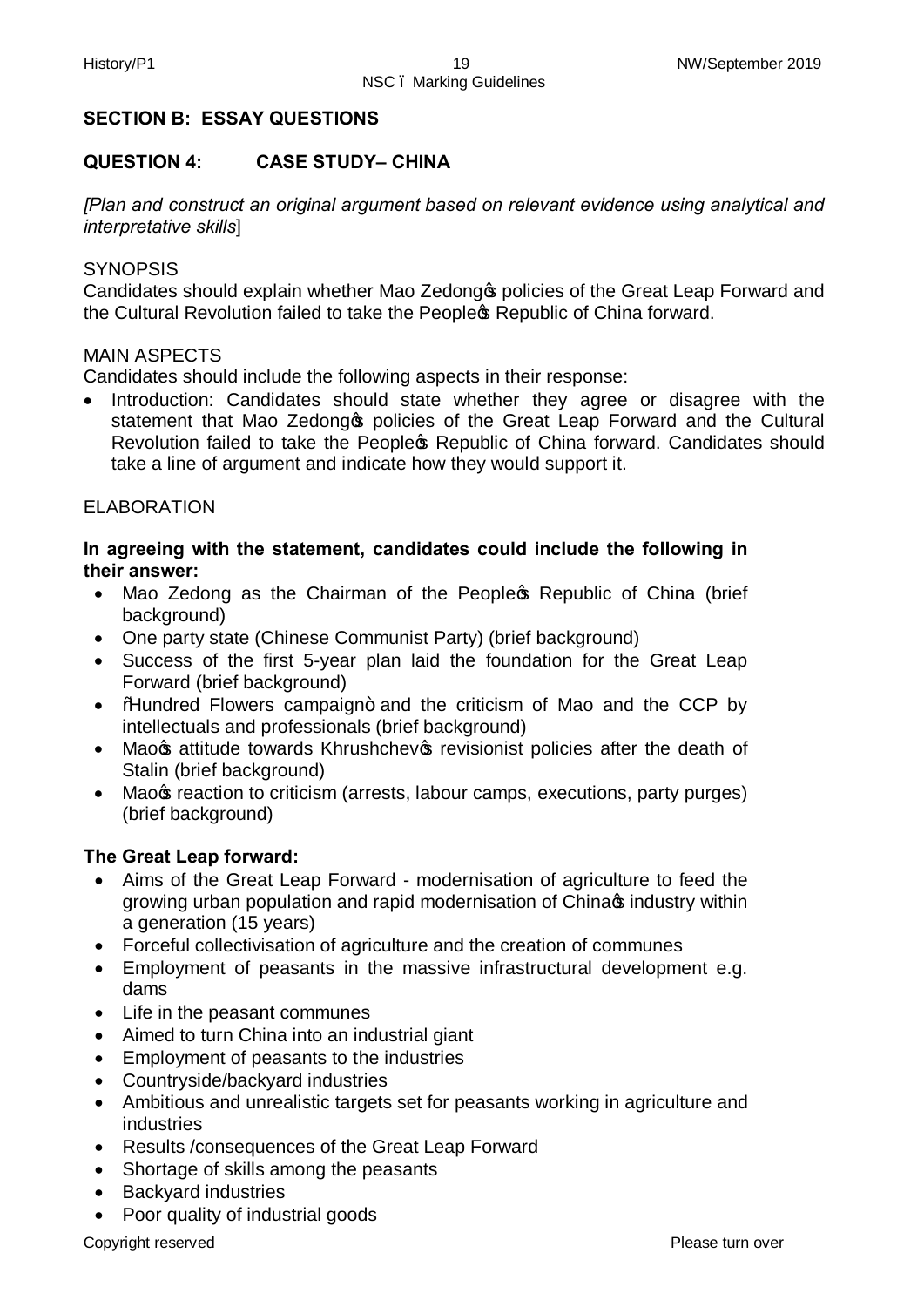- Peasants gneglect of their farms and focus on industrial production
- · Agricultural output decreased
- · Famine and drought
- · Death of millions of Chinese
- · Mao accepted the failures of the Great Leap Forward
- Mao<sub>s</sub> resignation as the president of China in 1959, but remained as the chairman of the CCP
- The new president, Liu Shaoqui, responsible for the economy and Deng Xiaoping as General Secretary
- · Economic reforms

#### **Cultural Revolution**

- Aims of The Cultural Revolution
- · To improve the economy by empowering landless peasants and nationalisation of heavy industry
- · Mao's criticism of Liu Shaoqui, Deng Xiaoping and their reforms
- · Labour reforms (48 hours working week)
- · Reforms that improved the status and conditions of Chinese women
- State subsidy for basic services for all, especially the peasants (public housing, health, education, transport)
- Personality cult
- · Propaganda
- · Youth/ students and The Cultural Revolution
- The Red Guards and party purges
- The Little Red Book (Mao<sub>s</sub> philosophies about communism); all citizens expected to memorise principles of communism
- · Huge demonstrations were held at Tainanmen Square, Beiging and posters and pictures of Mao were put up every where
- Destruction of the %ald backward+traditional Chinese culture and artefacts (Four olds)
- · Attack on western culture
- · Closure of schools and universities
- · It left a lost generation without formal education
- Elimination of % Hitism+
- · Death of millions of Chinese people
- · Expulsion of Liu Shaoqui from the CCP in 1966
- · Mao decreed to end the Cultural Revolution
- · Industries suffered and production stopped in 1968
- Any other relevant response
- · Conclusion: Candidates should tie up their argument with a relevant conclusion.
- · **Candidates who disagree, should substantiate their line of argument with relevant historical evidence.**

 **[50]**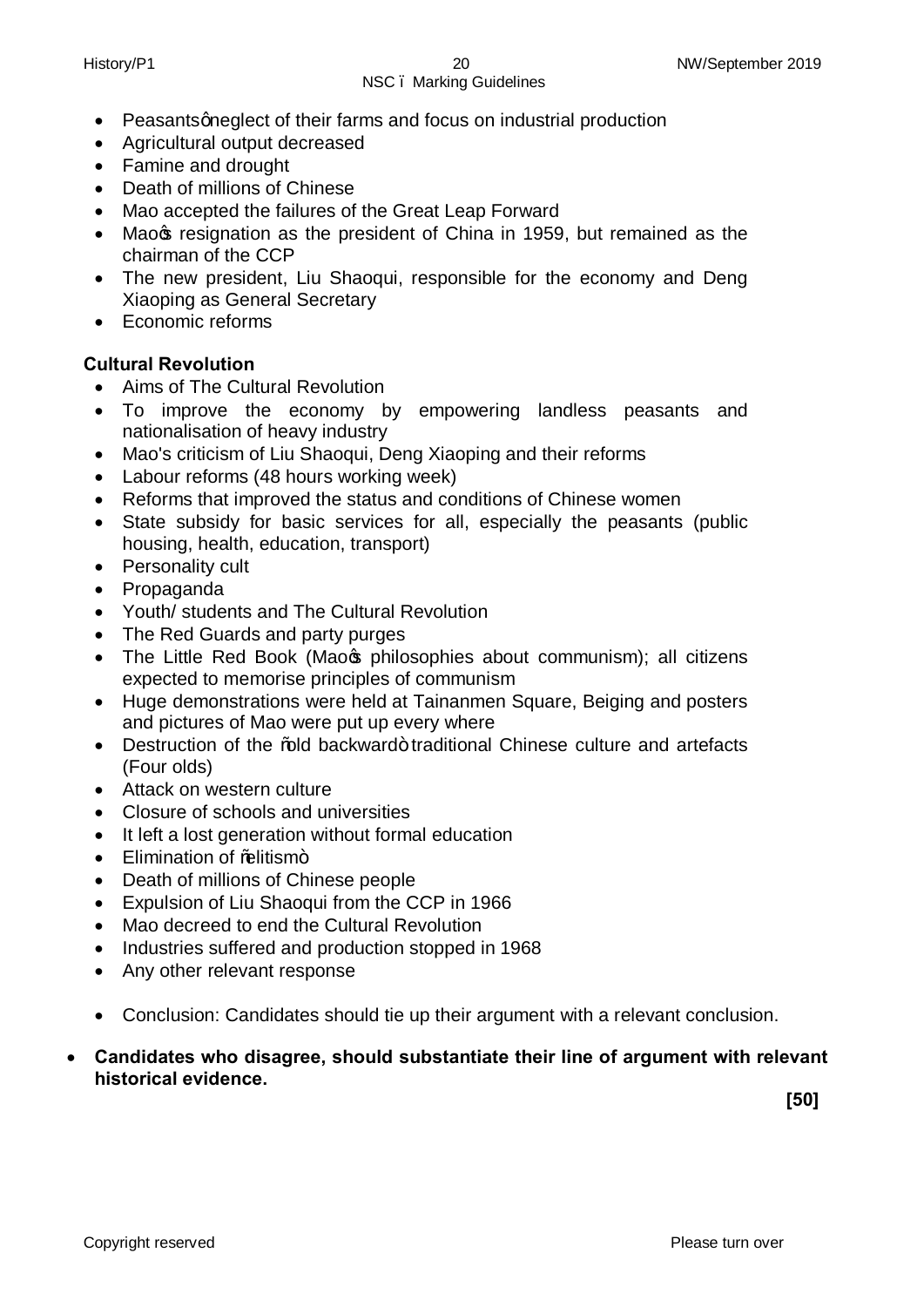#### **QUESTION 5: INDEPENDENT AFRICA: COMPARATIVE CASE STUDY – THE CONGO AND TANZANIA**

*[Plan and construct an original argument based on relevant evidence using analytical and interpretative skills]* 

#### **SYNOPSIS**

Candidates are expected to explain to what extent Nyerere from Tanzania was more effective than Sese Seko of the Congo, in addressing the political and socio-economic legacy of colonialism in their countries after independence.

#### MAIN ASPECTS

Candidates should include the following aspects in their response:

Introduction: Candidates should take a stance in explaining whether Julius Nyereress Tanzania was more effective than Sese Sekos Congo in addressing the political, and socio-economic, legacy of colonialism after attaining independence and indicate how they intend supporting their line of argument.

#### ELABORATION

#### **Credit should also be given to candidates that structure their essay comparatively**

#### **The Congo:**

#### **Political factors**

- · Attaining independence through democratic elections (Congo 1960): J Kasavubu became President and P Lumumba became Prime Minister
- · Positive neutralism (brought back African values)
- · Strong centralised government
- · Political stability (though based on authoritarianism)
- · Mobutu came to power through a military coup
- · Mobutu introduced a one-party state in Congo; membership for MPR was compulsory
- · Applied the policy of Africanisation
- · Any other relevant response

#### **Tanzania:**

#### **Political factors**

- · Attaining independence through democratic elections (Tanzania 1961): J Nyerere became Prime Minister – he amended the constitution to become President (1962)
- · Smooth transition (peaceful change/racial harmony/commitment to promotion of human equality and dignity)
- African Socialism/Ujamaa was appropriate for inhabitants
- Establishment of the United Republic of Tanzania (1964)
- · Centralised and unitary state
- Nyerere came to power through democratic elections
- · Nyerere introduced a one-party state to unite Tanzania, TANU membership was not compulsory
- Any other relevant response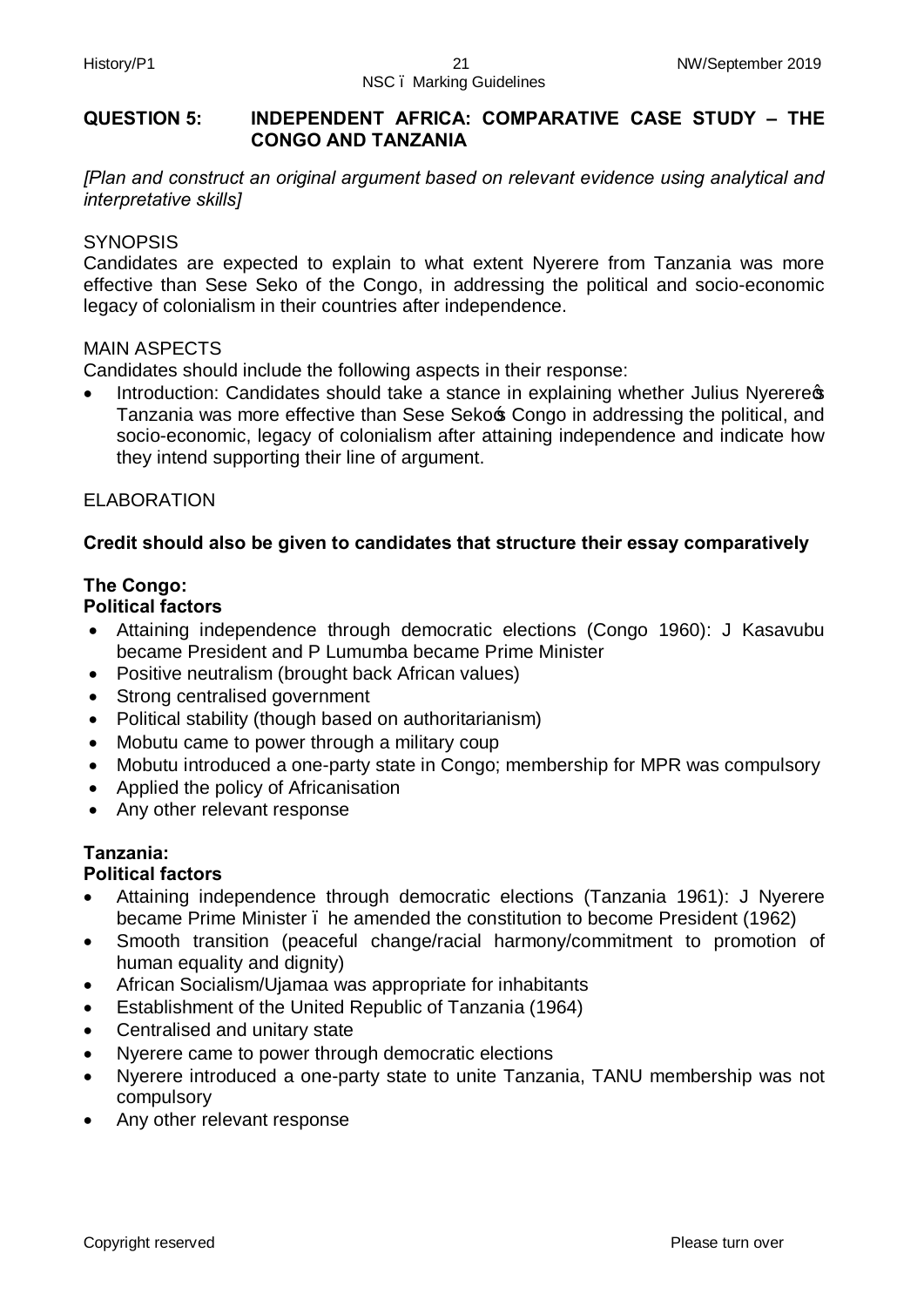#### History/P1 22 NW/September 2019 NSC – Marking Guidelines

#### **The Congo: Social factors**

- · Zaireanisation policy tried to promote national unity, pride in Zairian/Congolese identity and culture
- · Traditional and contemporary Congolese music was promoted
- · Wearing African attire was encouraged
- · Wearing European attire, especially suits, were discouraged
- Any other relevant response

#### **Tanzania: Social factors**

- Africanisation policy
- · Nyerere was more successful in promoting national unity by declaring Kiswahili the official language
- · Illiteracy was eradicated
- Improved life expectancy
- · Improvement in the provision of public services and amenities education, health, water
- · Any other relevant response

# **The Congo:**

#### **Economic factors**

- · Mobutu promoted capitalism
- · Economy depended on minerals like copper, cobalt and diamonds
- · Mobutu gave priority to industrialisation
- Kleptocracy
- · However, tribalism remains strong in the Congo
- · The urban-rural division remained entrenched in the Congo
- · The urban minority was relatively well-off compared to the rural majority
- · Zairenisation (replacing foreigners with Zairian nationals) failed, due to (inexperience/ corruption/mismanagement/neglect)
- · Decline in the state of infrastructure
- · Application of Retrocession (reversal of Zairenisation)
- Any other relevant point

# **Tanzania:**

### **Economic factors**

- · Socialism
- · Economy depended on agriculture
- Nyerere policy favoured the rural population over the urban areas to reverse the colonial legacy
- · Nyerere encouraged the development of pride in African tradition and culture
- · There was more social cohesion in Tanzania
- · The Arusha Declaration (abolished exploitation/reduction of income gap between the poor and the rich/ownership of the country's resources)
- · Villagisation (collective villages) improved service delivery/created a stable society that was free from economic inequalities. However, farmers refused to leave their ancestral lands/agricultural production fell
- · Most nationalised companies went bankrupt
- Exports declined
- · Tanzania depended on foreign aid/loans
- · Any other relevant point
- · Conclusion: Candidates should tie up the argument with a relevant conclusion.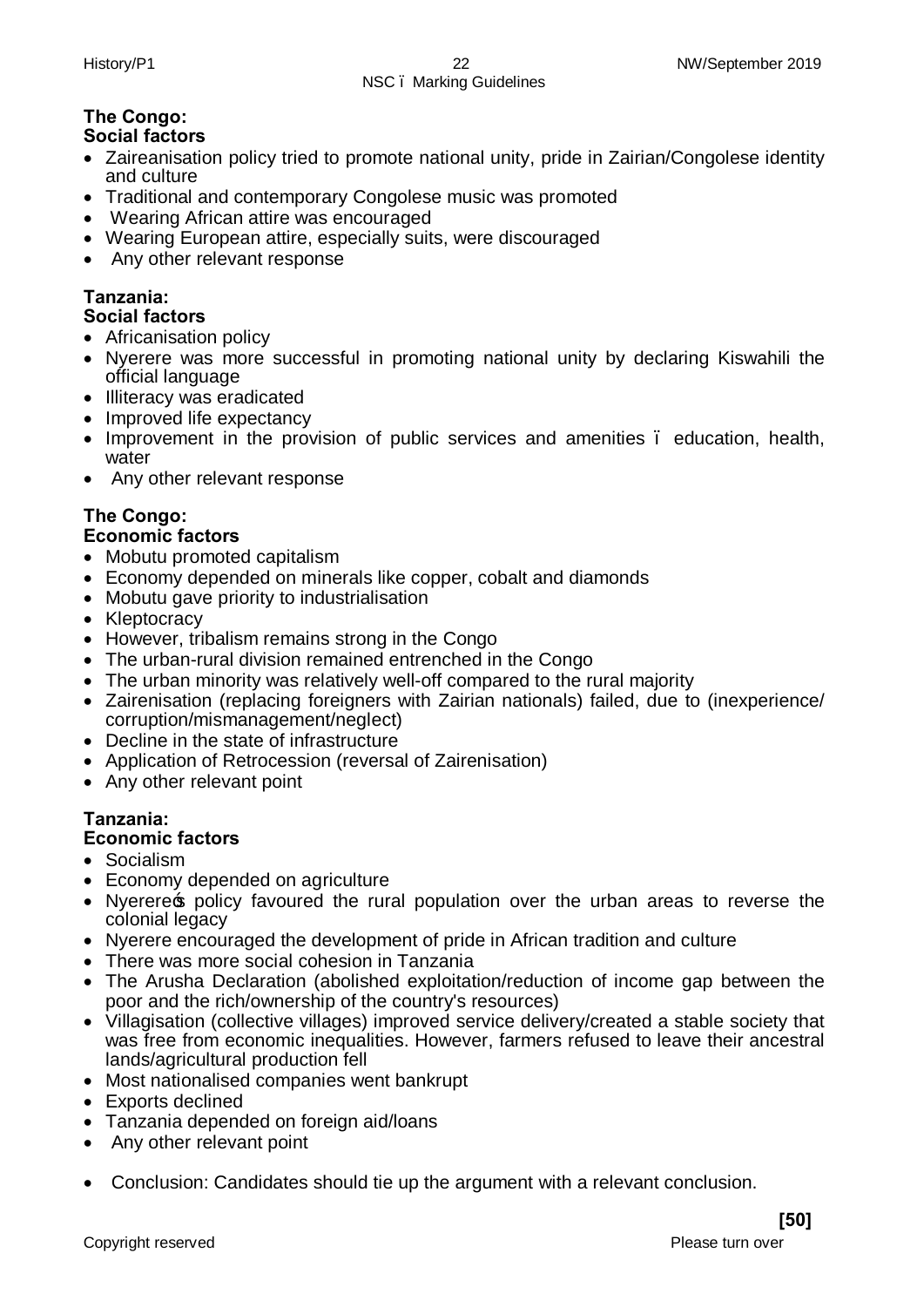#### **QUESTION 6: CIVIL SOCIETY PROTESTS FROM THE 1950s TO THE 1970s: THE CIVIL RIGHTS MOVEMENT IN THE USA**

*[Plan and construct an original argument based on relevant evidence using analytical and interpretative skills*]

#### **SYNOPSIS**

Candidates are expected to critically discuss if the various forms of civil rights protests against racial segregation, discrimination and inequality in the United States of America during the 1950s and 1960s were successful, owing to the nonviolence policy of te Civil Rights Movement.

#### MAIN ASPECTS

Candidates should include the following aspects in their response:

• Introduction: Candidates should critically discuss if the various forms of civil rights protests challenging racial segregation, discrimination and inequality in the United States of America during the 1950s and 1960s were successful, due to the nonviolence policy of the Civil Rights Movement.

#### ELABORATION

- · Brief background on the USA constitution regarding the citizenship and rights of African- Americans
- · Jim Crow laws in the South (Racial segregation, discrimination, inequality and KKK violence) (brief background)
- The role of Martin Luther King Jnr and peaceful, nonviolent, passive civil protest (brief background)
- Rosa Parks and Montgomery Bus Boycott (1955) (brief background). Outcome: Federal court declared segregation on public transport unconstitutional
- Brown vs Board of Education case, and the declaration of % aeparate but equal+ principle unconstitutional and the development at Central High School in Little Rock (brief background)

#### **Various forms of civil rights protests such as the following:**

- · **Greensboro Sit-ins 1960:** Results Federal court declared segregation on public transport unconstitutional by November 1956
- · **"Freedom Rides" 1961**: Results USA Federal government released an order on 1 November 1961, officially desegregating all public transport
- · **"Freedom Summer Schools" 1963**: Results Voting Rights Act of 1964
- · **Birmingham Campaign 1963**: Stores were desegregated, job opportunities for African Americans improved
- · **Washington (Lincoln Memorial) March 1963 –** 250 000 people protested to demand equality jobs, Martin Luther King Jnr made his famous % have a dream+ speech: Results – Civil Rights Act of 1964
- · **Selma-Montgomery Marches 1965**: Results Voting Rights Act of 1965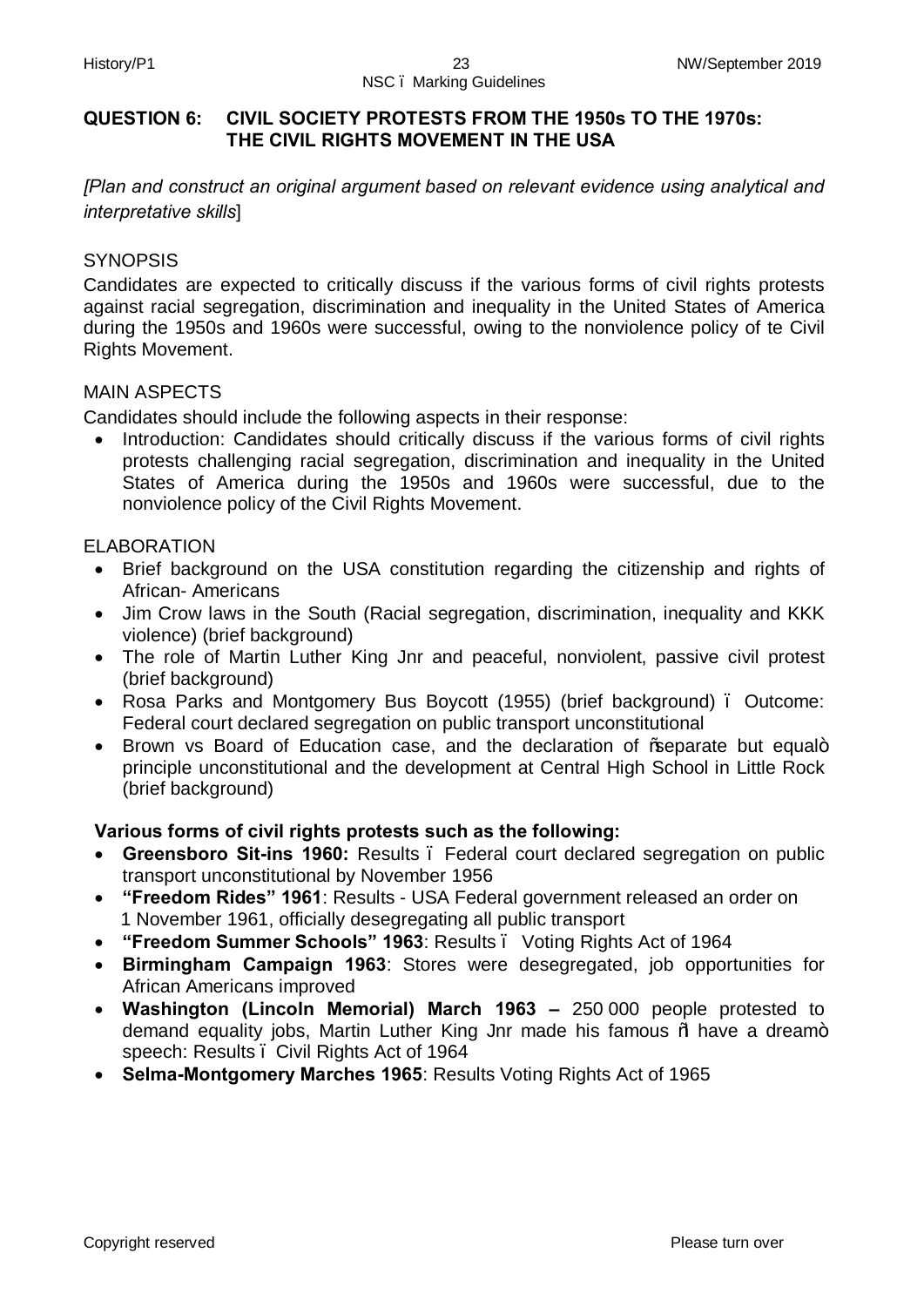#### **Achievements/Gains of the Civil Rights Movement:**

- · Changes of attitudes of some white Americans towards race relations in the USA
- · 1964 Civil Rights Act
- 1964  $24<sup>th</sup>$  Amendment of the US Constitution and the abolition of poll tax as a condition for African- American to vote in the South
- 1965 Voting Rights Act
- · 1968 Civil Rights Act and the prohibition of racial discrimination in the sale, rental, ownership and financing of housing
- · Any other relevant response
- · Conclusion: Candidates should tie up their argument with a relevant conclusion **]**

 **[50 TOTAL: 150**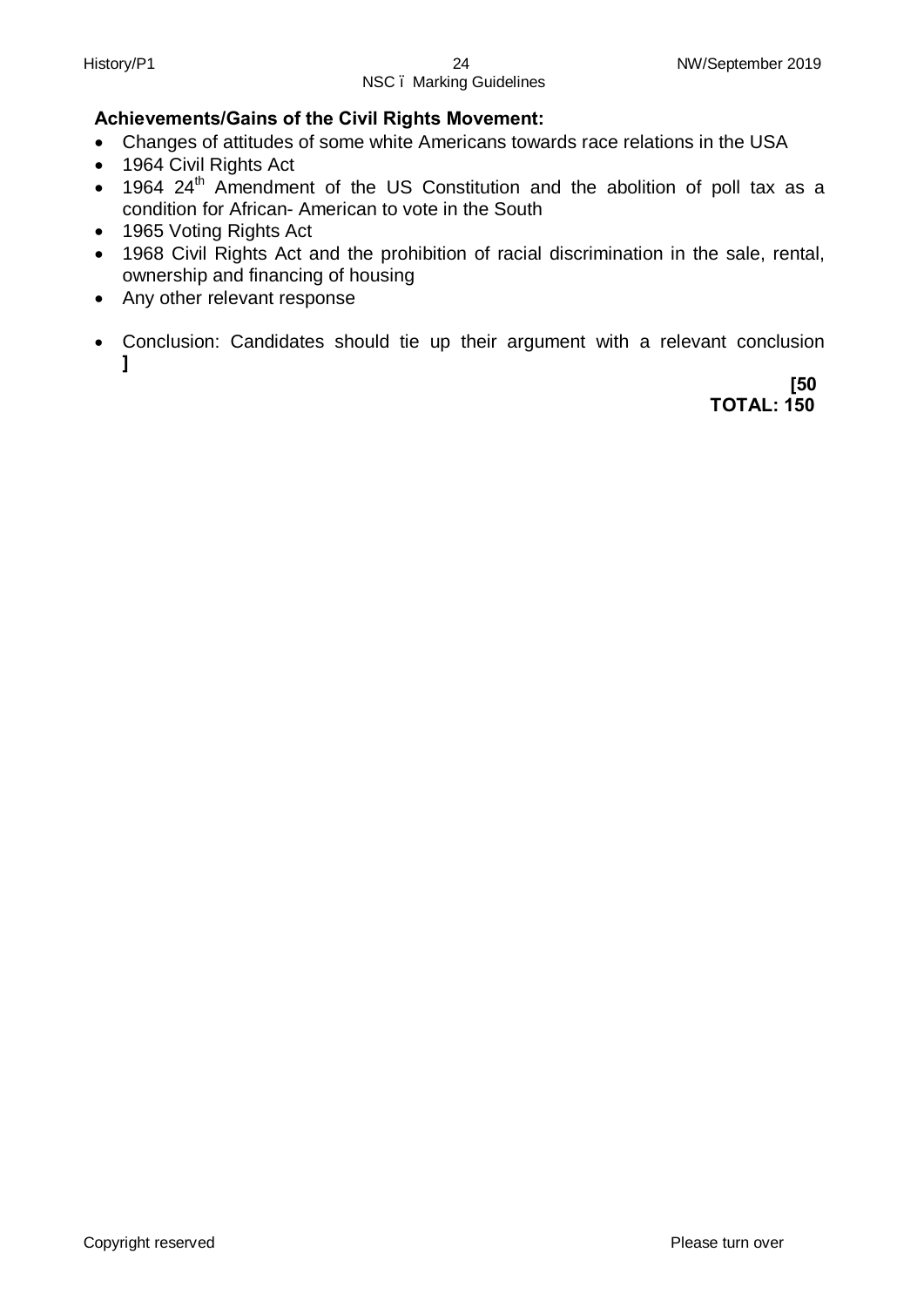#### History/P1 25 NW/September 2019 NSC – Marking Guidelines

## **COGNITIVE GRID**

|                                             | <b>COGNITIVE GRID</b>                                          |                                   |                                    |                                                      |                       |                                         |                               |                                        |                                                                 |                                                     |                         |                                    |                    |                              |      |                   |                  |                       |                  |            |
|---------------------------------------------|----------------------------------------------------------------|-----------------------------------|------------------------------------|------------------------------------------------------|-----------------------|-----------------------------------------|-------------------------------|----------------------------------------|-----------------------------------------------------------------|-----------------------------------------------------|-------------------------|------------------------------------|--------------------|------------------------------|------|-------------------|------------------|-----------------------|------------------|------------|
|                                             |                                                                |                                   |                                    |                                                      |                       |                                         | <b>SKILLS</b>                 |                                        |                                                                 |                                                     | <b>LEVELS</b>           | <b>COGNITIVE</b>                   |                    |                              |      | <b>CHALLENGES</b> |                  |                       |                  |            |
| QUESTION NUMBER                             | EXTRACTION OF EVIDENCE FROM SOURCE:                            | SELECTION OF RELEVANT INFORMATION | EXPLANATION OF HISTORICAL CONCEPTS | EXPLANATION OF INFORMATION GATHERE<br><b>SOURCES</b> | <b>INTERPRETATION</b> | SOURCES<br>EVIDENCE FROM<br>ANALYSIS OF | INTERPRETATION AND EVALUATION | BIAS AND RELIA<br>EVALUATE USEFULNESS, | <b>COMPARE AND CONTRAST DIFFERENT</b><br><b>INTERPRETATIONS</b> | ৰ<br><b>SUBSTANTIATE</b><br>EVIDENCE TO<br>ORGANISE | <b>LEVEL1</b>           | $\boldsymbol{\mathsf{N}}$<br>LEVEL | LEVEL <sub>3</sub> | TOTAL                        | EASY | <b>MEDIUM</b>     | <b>DIFFICULT</b> | PERCENTAGE            | PERCENTAGE       | PERCENTAGE |
|                                             |                                                                |                                   |                                    | <b>TICK INDICATE APPLICATION</b>                     |                       |                                         | OF                            |                                        | <b>SKILLS</b>                                                   |                                                     |                         | <b>MARKS</b>                       |                    |                              |      |                   |                  | LEVEL<br>$\mathbf{1}$ | <b>LEVE</b><br>2 | LEVEL<br>3 |
| 1.1.1                                       |                                                                |                                   | $\sqrt{ }$                         |                                                      |                       |                                         |                               |                                        |                                                                 |                                                     | $\mathbf 2$             |                                    |                    | $\boldsymbol{2}$             |      |                   |                  |                       |                  |            |
| 1.1.2                                       | $\sqrt{ }$                                                     |                                   |                                    |                                                      |                       |                                         |                               |                                        |                                                                 |                                                     | $\overline{\mathbf{2}}$ |                                    |                    | $\overline{\mathbf{2}}$      |      |                   |                  |                       |                  |            |
| 1.1.3                                       |                                                                |                                   | $\sqrt{}$                          |                                                      |                       |                                         |                               |                                        |                                                                 |                                                     | $\overline{2}$          |                                    |                    | $\overline{\mathbf{2}}$      |      |                   |                  |                       |                  |            |
| $1.1.\overline{4}$                          |                                                                |                                   |                                    |                                                      | $\sqrt{ }$            |                                         |                               |                                        |                                                                 |                                                     |                         | 4                                  |                    | 4                            |      |                   |                  |                       |                  |            |
| 1.1.5                                       |                                                                |                                   |                                    |                                                      |                       |                                         | $\sqrt{ }$                    |                                        |                                                                 |                                                     |                         | $\overline{\mathbf{4}}$            |                    | $\overline{\mathbf{4}}$      |      |                   |                  |                       |                  |            |
|                                             |                                                                |                                   |                                    |                                                      |                       |                                         |                               |                                        |                                                                 |                                                     |                         |                                    |                    |                              |      |                   |                  |                       |                  |            |
|                                             | $\sqrt{}$                                                      |                                   |                                    |                                                      |                       |                                         |                               |                                        |                                                                 |                                                     | $\boldsymbol{2}$        |                                    |                    | $\mathbf 2$                  |      |                   |                  |                       |                  |            |
| $\frac{1.2.1}{1.2.2}$ $\frac{1.2.3}{1.2.4}$ |                                                                | $\sqrt{ }$                        |                                    |                                                      |                       |                                         |                               |                                        |                                                                 |                                                     | $\overline{2}$          | 4                                  |                    | $\overline{\mathbf{4}}$<br>4 |      |                   |                  |                       |                  |            |
|                                             |                                                                |                                   |                                    |                                                      |                       |                                         | V<br>$\sqrt{}$                |                                        |                                                                 |                                                     |                         | 4                                  |                    | 4                            |      |                   |                  |                       |                  |            |
|                                             |                                                                |                                   |                                    |                                                      |                       |                                         |                               |                                        |                                                                 |                                                     |                         |                                    |                    |                              |      |                   |                  |                       |                  |            |
| 1.3                                         |                                                                |                                   |                                    |                                                      |                       |                                         |                               |                                        | V                                                               |                                                     |                         |                                    | 4                  | 4                            |      |                   |                  |                       |                  |            |
|                                             |                                                                |                                   |                                    |                                                      |                       |                                         |                               |                                        |                                                                 |                                                     |                         |                                    |                    |                              |      |                   |                  |                       |                  |            |
| 1.4.1                                       | $\sqrt{ }$                                                     |                                   |                                    |                                                      |                       |                                         |                               |                                        |                                                                 |                                                     | $\boldsymbol{2}$        |                                    |                    | $\mathbf 2$                  |      |                   |                  |                       |                  |            |
| 1.4.2                                       |                                                                |                                   | $\sqrt{ }$                         |                                                      |                       |                                         |                               |                                        |                                                                 |                                                     | $\overline{\mathbf{2}}$ |                                    |                    | $\overline{2}$               |      |                   |                  |                       |                  |            |
| 1.4.3                                       |                                                                |                                   |                                    |                                                      | $\sqrt{ }$            |                                         |                               |                                        |                                                                 |                                                     |                         | 4                                  |                    | $\overline{\mathbf{4}}$      |      |                   |                  |                       |                  |            |
|                                             |                                                                |                                   |                                    |                                                      |                       |                                         |                               |                                        |                                                                 |                                                     |                         |                                    |                    |                              |      |                   |                  |                       |                  |            |
| 1.5.1                                       |                                                                |                                   |                                    |                                                      |                       | $\sqrt{}$                               |                               |                                        |                                                                 |                                                     |                         | 4                                  |                    | 4                            |      |                   |                  |                       |                  |            |
| 1.5.2                                       |                                                                |                                   |                                    |                                                      |                       |                                         |                               | $\sqrt{ }$                             |                                                                 |                                                     |                         |                                    | 4                  | $\overline{\mathbf{4}}$      |      |                   |                  |                       |                  |            |
|                                             |                                                                |                                   |                                    |                                                      |                       |                                         |                               |                                        |                                                                 |                                                     |                         |                                    |                    |                              |      |                   |                  |                       |                  |            |
| 1.6                                         |                                                                |                                   |                                    |                                                      |                       |                                         |                               |                                        |                                                                 |                                                     |                         |                                    | 8                  | 8                            |      |                   |                  |                       |                  |            |
| <b>TOTAI</b>                                |                                                                |                                   |                                    |                                                      |                       |                                         |                               |                                        |                                                                 |                                                     | 14                      | 20                                 | 16                 | 50                           |      |                   |                  |                       |                  |            |
|                                             |                                                                |                                   |                                    |                                                      |                       |                                         |                               |                                        |                                                                 |                                                     |                         |                                    | $28$ 40 $32$       | <b>100</b>                   |      |                   |                  |                       |                  |            |
|                                             | <b>ACTUAL PERCENTAGE (%)</b><br><b>REQUIRED PERCENTAGE (%)</b> |                                   |                                    |                                                      |                       |                                         |                               |                                        |                                                                 |                                                     |                         | 30   40                            | 30                 | 100                          |      |                   |                  |                       |                  |            |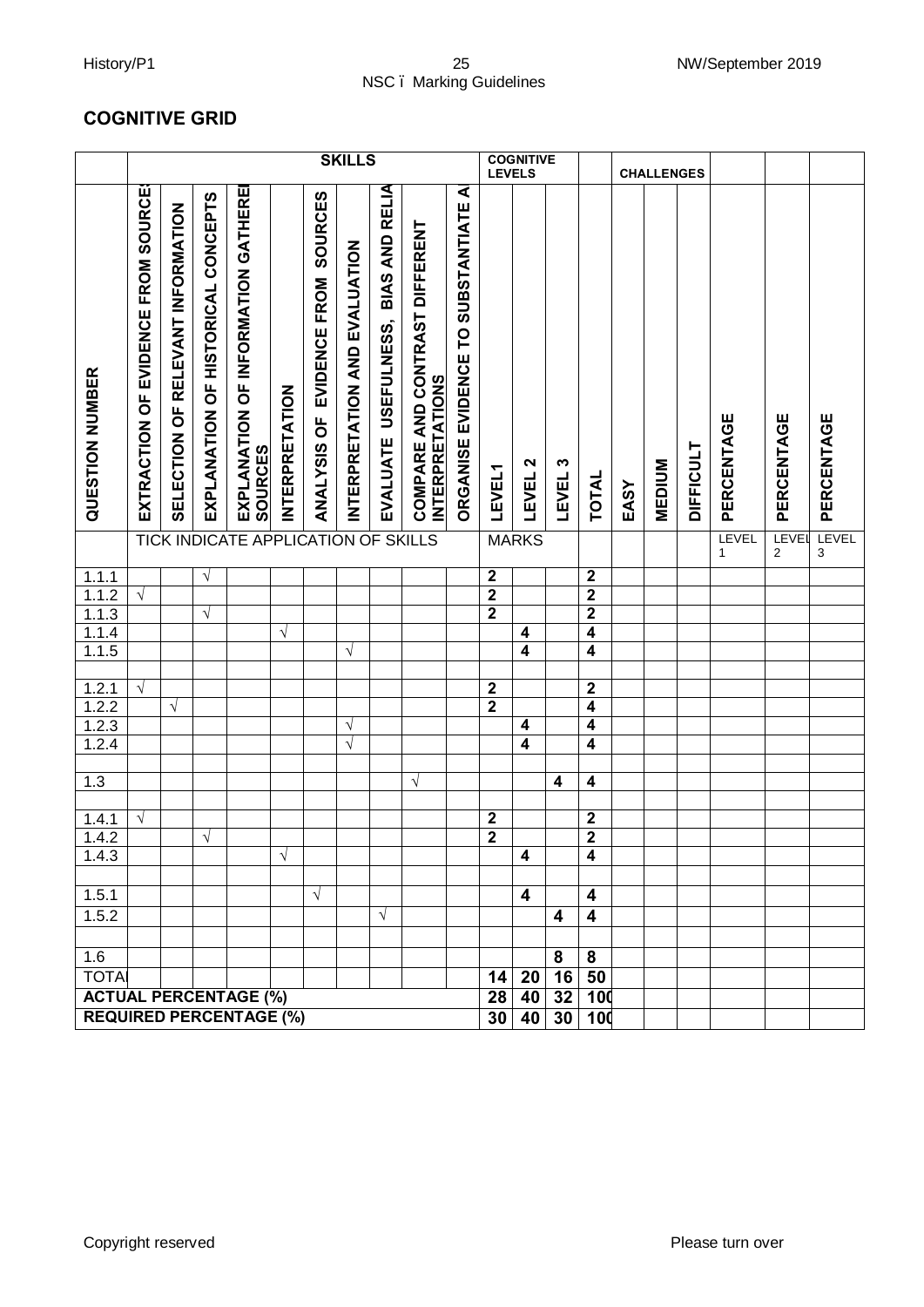#### History/P1 26 NW/September 2019 NSC – Marking Guidelines

|                                             | NSC. Marking Guidelines             |                                   |                                    |                                                      |                       |                                         |                               |                                        |                                                                 |                                           |                       |                                           |            |                         |      |                   |                  |            | <b>TWW/OUPWITING ZOTO</b>        |            |
|---------------------------------------------|-------------------------------------|-----------------------------------|------------------------------------|------------------------------------------------------|-----------------------|-----------------------------------------|-------------------------------|----------------------------------------|-----------------------------------------------------------------|-------------------------------------------|-----------------------|-------------------------------------------|------------|-------------------------|------|-------------------|------------------|------------|----------------------------------|------------|
|                                             |                                     |                                   |                                    |                                                      |                       |                                         | <b>SKILLS</b>                 |                                        |                                                                 |                                           | <b>LEVELS</b>         | <b>COGNITIVE</b>                          |            |                         |      | <b>CHALLENGES</b> |                  |            |                                  |            |
| QUESTION NUMBER                             | EXTRACTION OF EVIDENCE FROM SOURCES | SELECTION OF RELEVANT INFORMATION | EXPLANATION OF HISTORICAL CONCEPTS | EXPLANATION OF INFORMATION GATHERE<br><b>SOURCES</b> | <b>INTERPRETATION</b> | SOURCES<br>EVIDENCE FROM<br>ANALYSIS OF | INTERPRETATION AND EVALUATION | BIAS AND RELIA<br>EVALUATE USEFULNESS, | <b>COMPARE AND CONTRAST DIFFERENT</b><br><b>INTERPRETATIONS</b> | ⋖<br>EVIDENCE TO SUBSTANTIATE<br>ORGANISE | <b>LEVEL1</b>         | $\boldsymbol{\mathsf{N}}$<br><b>LEVEL</b> | S<br>LEVEL | TOTAL                   | EASY | <b>MEDIUM</b>     | <b>DIFFICULT</b> | PERCENTAGE | PERCENTAGE                       | PERCENTAGE |
|                                             |                                     |                                   |                                    | <b>TICK INDICATE APPLICATION OF</b>                  |                       |                                         |                               |                                        | <b>SKILLS</b>                                                   |                                           |                       | <b>MARKS</b>                              |            |                         |      |                   |                  | LEVEL<br>1 | LEVEL<br>$\overline{\mathbf{c}}$ | LEVEL<br>3 |
| 2.1.1                                       | $\sqrt{ }$                          |                                   |                                    |                                                      |                       |                                         |                               |                                        |                                                                 |                                           | $\mathbf{2}$          |                                           |            | $\boldsymbol{2}$        |      |                   |                  |            |                                  |            |
| 2.1.2                                       | $\sqrt{}$                           |                                   |                                    |                                                      |                       |                                         |                               |                                        |                                                                 |                                           | 3                     |                                           |            | $\overline{3}$          |      |                   |                  |            |                                  |            |
| 2.1.3                                       |                                     |                                   |                                    |                                                      | $\sqrt{ }$            |                                         |                               |                                        |                                                                 |                                           |                       | 4                                         |            | $\overline{\mathbf{4}}$ |      |                   |                  |            |                                  |            |
| 2.1.4                                       |                                     |                                   |                                    |                                                      |                       |                                         | $\sqrt{}$                     |                                        |                                                                 |                                           |                       | 4                                         |            | $\boldsymbol{4}$        |      |                   |                  |            |                                  |            |
| 2.1.5                                       |                                     |                                   |                                    | $\sqrt{ }$                                           |                       |                                         |                               |                                        |                                                                 |                                           | $\mathbf{2}$          |                                           |            | $\overline{2}$          |      |                   |                  |            |                                  |            |
| 2.2.1                                       |                                     | $\sqrt{}$                         |                                    |                                                      |                       |                                         |                               |                                        |                                                                 |                                           | $\mathbf 2$           |                                           |            | $\boldsymbol{2}$        |      |                   |                  |            |                                  |            |
| 2.2.2                                       |                                     | $\sqrt{}$                         |                                    |                                                      |                       |                                         |                               |                                        |                                                                 |                                           | $\overline{2}$        |                                           |            | $\overline{2}$          |      |                   |                  |            |                                  |            |
| 2.2.3                                       |                                     |                                   | $\sqrt{}$                          |                                                      |                       |                                         |                               |                                        |                                                                 |                                           | $\overline{2}$        |                                           |            | $\overline{2}$          |      |                   |                  |            |                                  |            |
| 2.2.4                                       |                                     |                                   |                                    |                                                      |                       |                                         | $\sqrt{}$                     |                                        |                                                                 |                                           |                       | $\overline{\mathbf{2}}$                   |            | $\overline{2}$          |      |                   |                  |            |                                  |            |
|                                             |                                     |                                   |                                    |                                                      |                       |                                         |                               |                                        |                                                                 |                                           |                       |                                           |            |                         |      |                   |                  |            |                                  |            |
| 2.3                                         |                                     |                                   |                                    |                                                      |                       |                                         |                               | $\sqrt{}$                              |                                                                 |                                           |                       |                                           | 4          | $\boldsymbol{4}$        |      |                   |                  |            |                                  |            |
|                                             |                                     |                                   |                                    |                                                      |                       |                                         |                               |                                        |                                                                 |                                           |                       |                                           |            |                         |      |                   |                  |            |                                  |            |
| 2.4.1                                       | $\sqrt{ }$                          |                                   |                                    |                                                      |                       |                                         |                               |                                        |                                                                 |                                           | 1                     |                                           |            | 1                       |      |                   |                  |            |                                  |            |
| 2.4.2                                       |                                     | $\sqrt{ }$                        |                                    |                                                      |                       |                                         |                               |                                        |                                                                 |                                           |                       | $\mathbf{2}$                              |            | $\overline{2}$          |      |                   |                  |            |                                  |            |
| 2.4.3                                       |                                     |                                   |                                    |                                                      | $\sqrt{ }$            |                                         |                               |                                        |                                                                 |                                           |                       | 4                                         |            | 4                       |      |                   |                  |            |                                  |            |
|                                             |                                     |                                   |                                    |                                                      |                       |                                         |                               |                                        |                                                                 |                                           |                       |                                           |            |                         |      |                   |                  |            |                                  |            |
| 2.5.1<br>2.5.2                              |                                     |                                   |                                    |                                                      | $\sqrt{ }$            |                                         |                               |                                        |                                                                 |                                           |                       | 4                                         | 4          | 4<br>4                  |      |                   |                  |            |                                  |            |
|                                             |                                     |                                   |                                    |                                                      |                       |                                         |                               | $\sqrt{ }$                             |                                                                 |                                           |                       |                                           |            |                         |      |                   |                  |            |                                  |            |
|                                             |                                     |                                   |                                    |                                                      |                       |                                         |                               |                                        |                                                                 |                                           |                       |                                           |            |                         |      |                   |                  |            |                                  |            |
| 2.6                                         |                                     |                                   |                                    |                                                      |                       |                                         |                               |                                        |                                                                 | $\sqrt{}$                                 |                       |                                           | 8<br>16    | 8<br>50                 |      |                   |                  |            |                                  |            |
| <b>TOTA</b><br><b>ACTUAL PERCENTAGE (%)</b> |                                     |                                   |                                    |                                                      |                       |                                         |                               |                                        |                                                                 |                                           | 14<br>$\overline{28}$ | 20<br>40                                  | 32         | 100                     |      |                   |                  |            |                                  |            |
|                                             |                                     |                                   |                                    |                                                      |                       |                                         |                               |                                        |                                                                 |                                           | 30                    | 40                                        | 30         | 100                     |      |                   |                  |            |                                  |            |
|                                             | <b>REQUIRED PERCENTAGE (%)</b>      |                                   |                                    |                                                      |                       |                                         |                               |                                        |                                                                 |                                           |                       |                                           |            |                         |      |                   |                  |            |                                  |            |